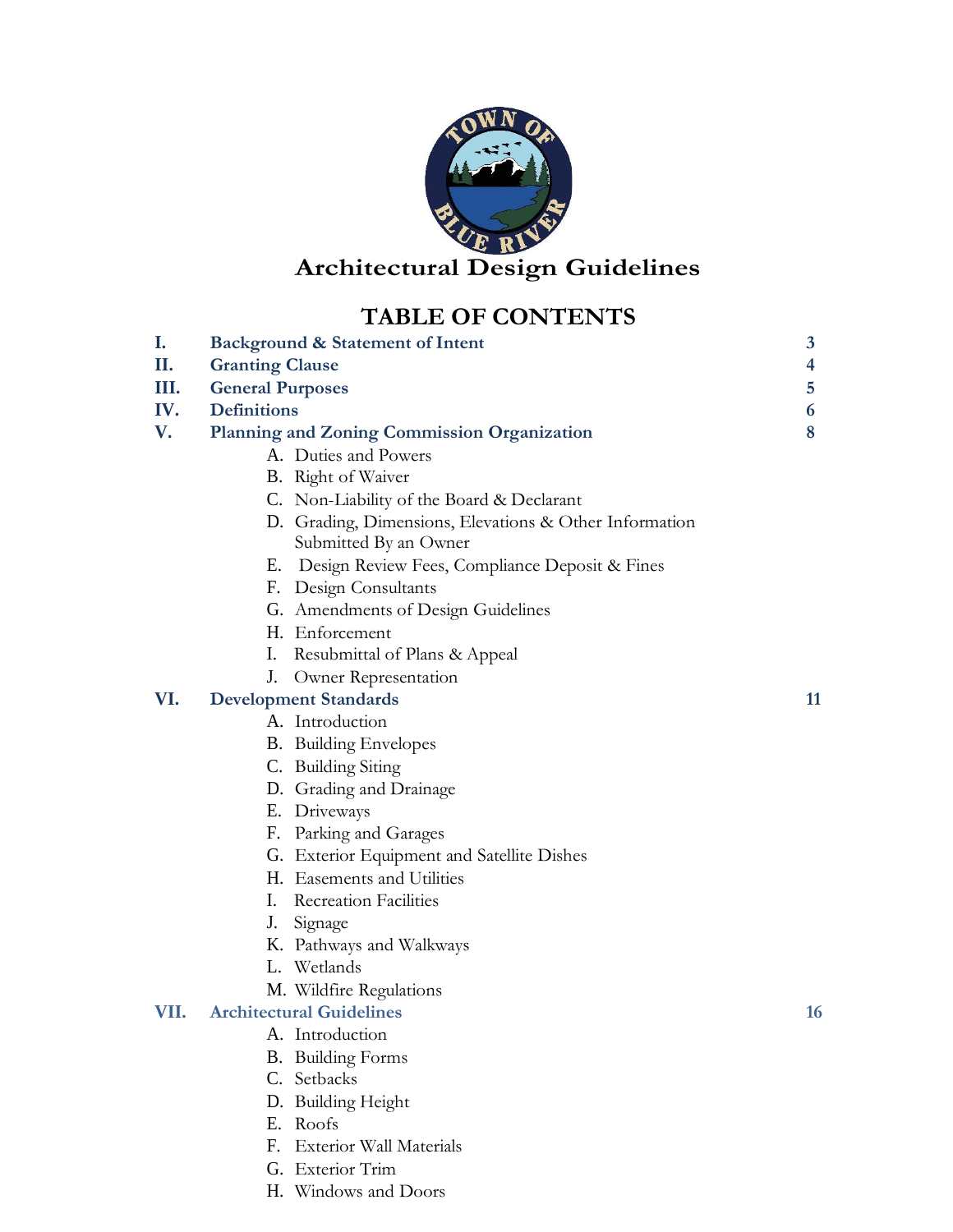|       | I.                   | <b>Balconies and Railings</b>                           |    |
|-------|----------------------|---------------------------------------------------------|----|
|       | J.                   | Chimneys and Roof Vents                                 |    |
|       |                      | K. Exterior Colors                                      |    |
|       | $\mathbf{L}$         | Solid Waste Collection and Service Areas                |    |
| VIII. | <b>Site Elements</b> |                                                         | 21 |
|       |                      | A. Retaining Walls, Landscape Walls, Fences & Screening |    |
|       |                      | B. Terraces, Patios, Walkways and Decks                 |    |
|       |                      | C. Driveway Paving Surfaces                             |    |
|       |                      | D. Exterior and Landscape Lighting                      |    |
| IX.   |                      | <b>Design Review Process</b>                            | 23 |
|       |                      | A. Governing Regulations                                |    |
|       |                      | <b>B.</b> Submittal Requirements                        |    |
|       |                      | C. Modifications                                        |    |
|       |                      | D. Appeal Process                                       |    |
| X.    |                      | <b>Construction Rules and Regulations</b>               | 26 |
|       |                      | A. Purpose                                              |    |
|       |                      | <b>B.</b> Access and Parking                            |    |
|       |                      | C. Blasting                                             |    |
|       |                      | D. Erosion Control and Vegetation Protection            |    |
|       |                      | E. Construction Equipment and Material Storage          |    |
|       |                      | F. Debris and Trash Removal                             |    |
|       |                      | G. Construction Hours and Noise                         |    |
|       |                      | H. Deliveries                                           |    |
|       |                      | I. Field Staking                                        |    |
|       | $J_{-}$              | Fire Protection                                         |    |
|       |                      | K. Prohibited General Practices                         |    |
|       |                      | L. Roadway Maintenance                                  |    |
|       |                      | M. Sanitary Facilities                                  |    |
|       |                      | N. Signage                                              |    |
|       |                      | O. Propane Heater Policy                                |    |
|       |                      | P. Agricultural Animals                                 |    |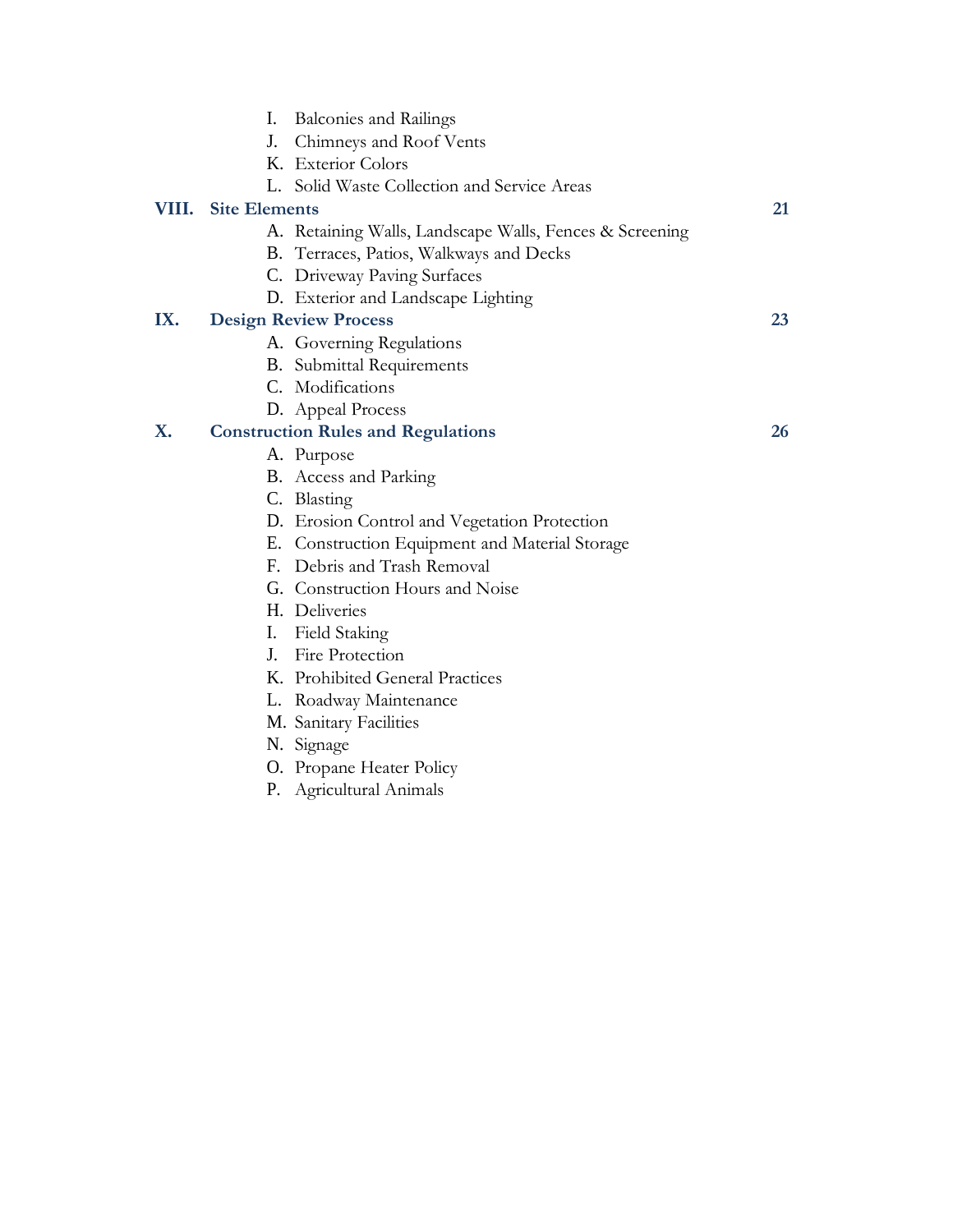# **I. Background & Statement ofIntent**

With its rich contrasts in views, terrain, vegetation, and our high mountain environment the Town of Blue River's natural setting truly exemplifies life in the Rocky Mountains of Colorado. Blue River offers an intimate mountain setting, the beauty of the Blue River and its riparian habitats, panoramas of snow-covered peaks, surrounding forests of aspen and fir trees, and varied landscapes of wetlands and spruce. One of the primary goals in planning the present and future development of Blue River is the preservation and enhancement of the existing landforms, vegetation, wetlands and wildlife that characterize this environment.

This is to be achieved by encouraging a characteristic style of landscape and building design that assures compatibility between buildings and their setting. While it is the intention for all future building in Blue River are to reflect the architectural styles defined in these guidelines, each building should also present unique and creative design solutions that avoid a repetitive copy of precedent structures.

It is essential that highly qualified teams are assembled to design and construct the homes within the Town. Therefore, only licensed architects or professional engineers will be permitted to design homes in the Town. Special exceptions can be made by the Planning and Zoning Commission for smaller projects. It is recommended that all architects and engineers have experience designing in mountain environments.

The Town of Blue River Design Guidelines have been prepared to ensure visual harmony between the built environment and the landscape; to preserve the beauty of the natural environment; to maintain and enhance views; to maintain property values; and to ensure that construction within the Town is done in the most sensitive manner possible. All new buildings, modifications to existing buildings, landscaping, site improvements and the use of property within the Town must be reviewed and approved in accordance with the provisions of these Guidelines. The Town of Blue River Planning and Zoning Commission ("PLANNING AND ZONING COMMISSION OF THE TOWN OF BLUE RIVER ") has been appointed to implement these Guidelines and assist owners with the design review process. All references in these Design Guidelines to PLANNING AND ZONING COMMISSION OF THE TOWN OF BLUE RIVER approval, with respect to any issue, shall be construed as referring to *written*  approval only. Any question about whether the PLANNING AND ZONING COMMISSION OF THE TOWN OF BLUE RIVER has rendered written approval for a particular matter should be directed to the Town Building Official or the PLANNING AND ZONING COMMISSION OF THE TOWN OF BLUE RIVER Chairperson.

Harmony with the surrounding environment is paramount. The intent of these regulations is to ensure all new construction be indigenous to the physical context of the Town and its surroundings; that they incorporate sensitive siting, protection of natural site features, and native and natural materials. New construction within the Town should look to a high mountain style for their design and inspiration.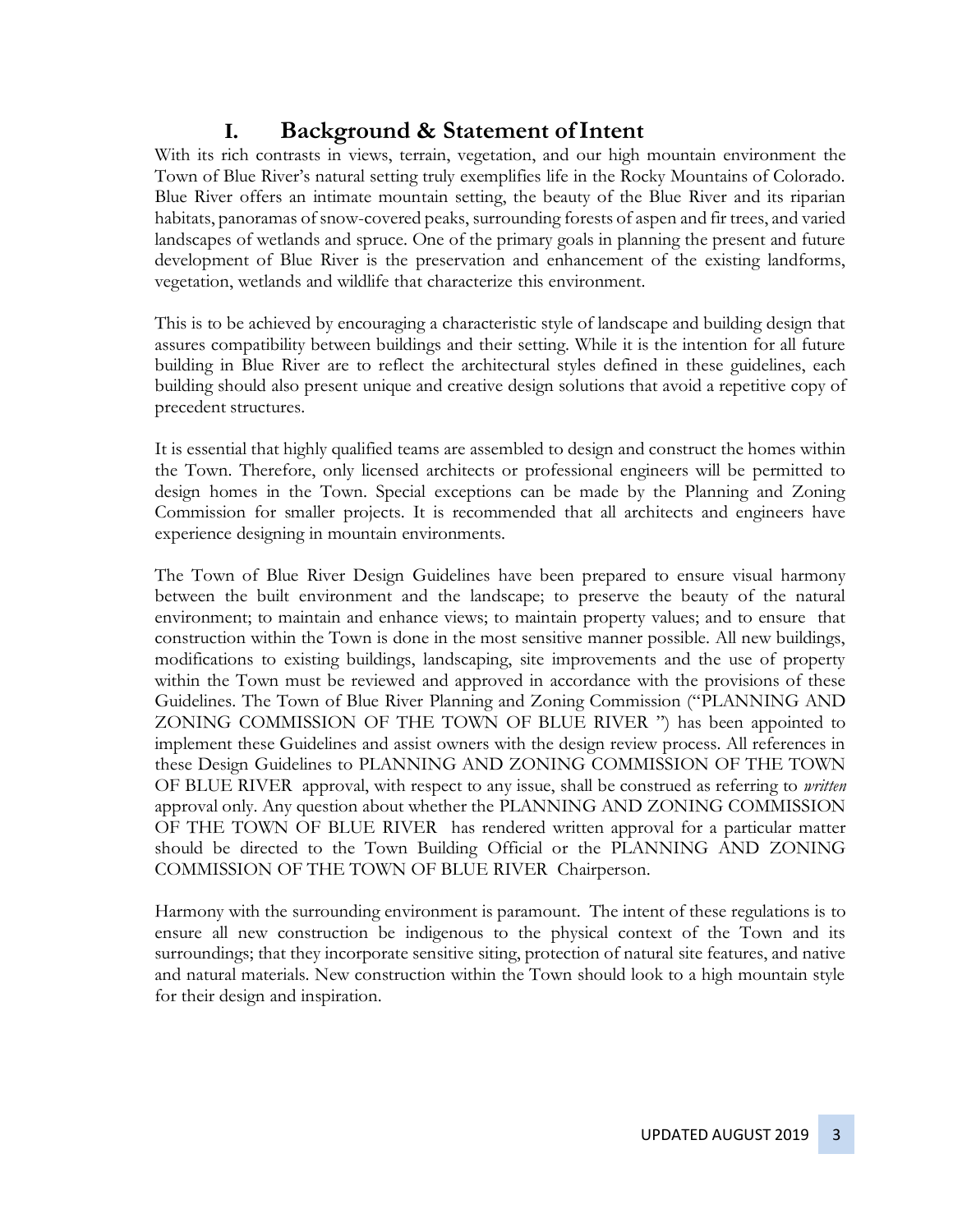# **II. Granting Clause**

These Design Guidelines have been promulgated pursuant to Ordinance by the Board of Trustees of the Town of Blue River. The Design Guidelines are binding upon all persons who at any time construct, reconstruct, refinish, alter or maintain any improvement upon the Property, or make any change in the natural or existing surface, drainage or plant life thereof. The Design Guidelines are administered and enforced by the Planning And Zoning Commission Of The Town Of Blue River and the Town Building Official in accordance with Town Ordinance. Conditions, Restrictions and Easements for Blue River and the procedures herein and therein set forth. The Design Guidelines and relevant application fees may be amended from time to time and it is the responsibility of each owner or other person to obtain and review a copy of the most recently revised Design Guidelines.

Copies of the most recent Design Guidelines may be obtained at the Administrative Office of Town. The Declaration will control if there are any discrepancies between these Standards and Procedures and the Declaration.

The standards, procedures and information that follow are intended to formulate and define the means by which new construction proceeds within the Town in a manner in which they will be compatible with each other and our very unique setting. The standards will be the criteria for judgment by the Planning and Zoning Commission of the Town of Blue River and form the basis of control imposed by the Town Compliance with the spirit of these standards is crucial to the mutual enhancement and protection of the qualities of the Town and is committed to the preservation of this ruggedly handsome area.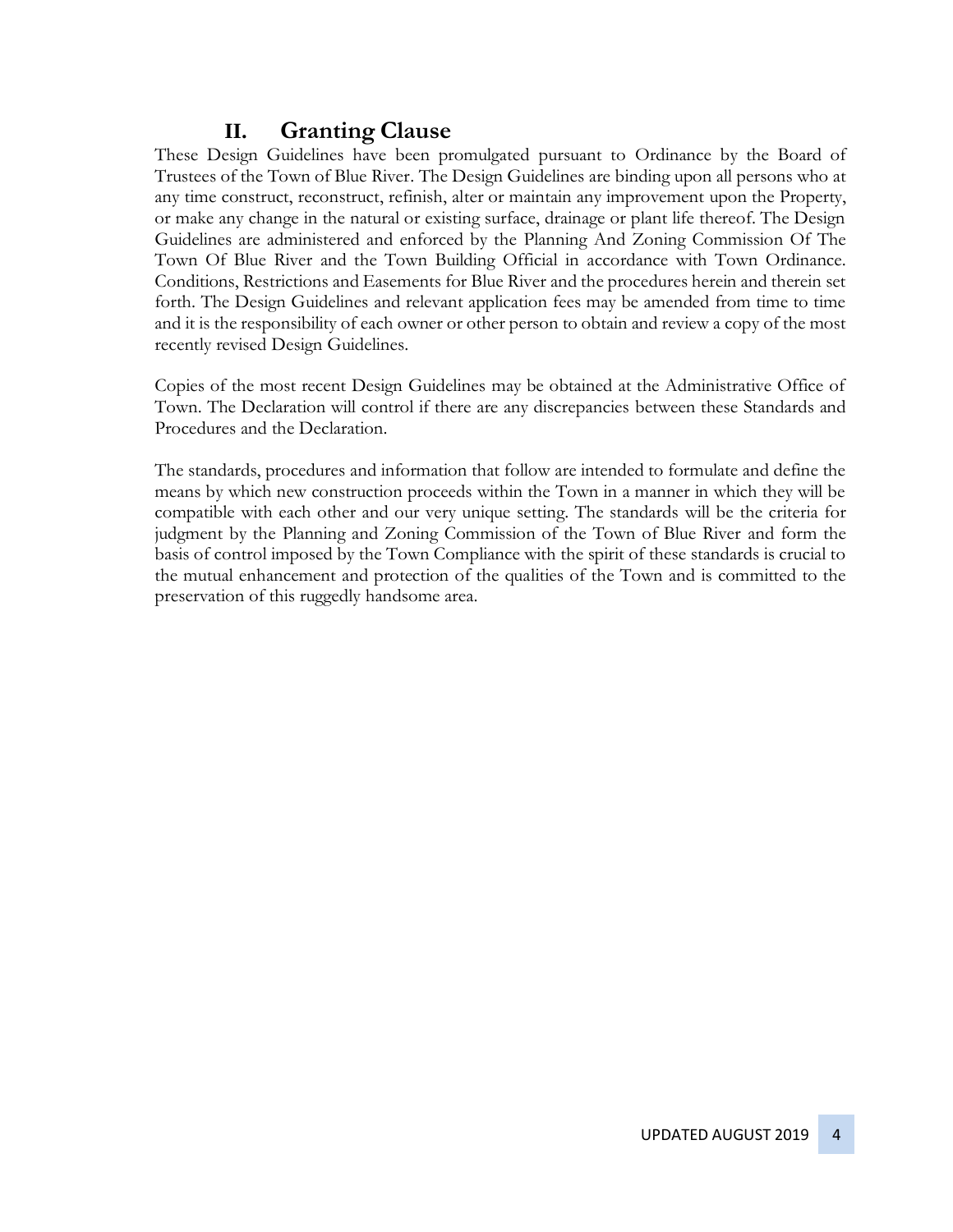# **III. General Purposes**

These Standards and Procedures are made by the Town for the purpose of maintaining standards for the development of the Town. The purposes also include guarding against unnecessary and unreasonable interference with the views, natural beauty and ecological integrity of Blue River. Development within the Town is also subject to the Town adopted Building Codes, as may be amended from time to time. Such regulations may be more restrictive than these guidelines. Although final judgment of any submission must remain the discretionary opinion of the Town, the Town will be guided in its decisions by the Standards and Procedures, which are summarized herein. These Standards and Procedures may be changed from time to time as the deemed necessary or appropriate.

The Town of Blue River is distinguished primarily by the natural characteristics such as existing vegetation, natural water features, geology, geography and orientation. An important concept of Design Guidelines is to recognize the unique characteristics of the Town with specific architectural guidelines. While these guidelines do not set forth a distinctive design theme, they establish specific development controls designed to preserve context and character, views and trees, protect the waterways, minimize the visual impact of development and respond to wildlife considerations.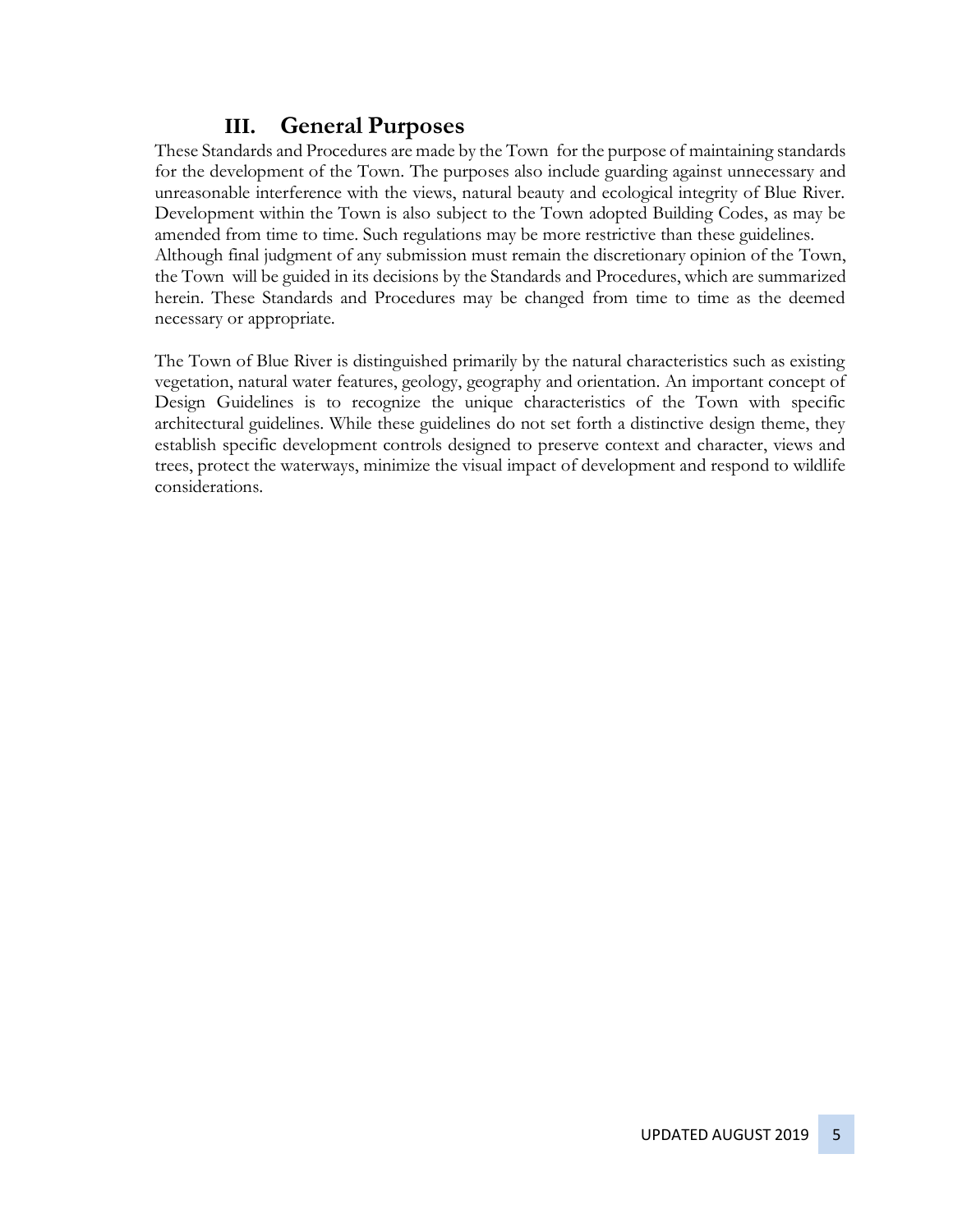## **IV. Definitions**

Unless the context otherwise specifies or requires use of the following words or phrases when used in these Design Guidelines shall have the following meanings:

#### **Applicant**

An Owner or Owner's representative who is authorized to represent and/or act upon any application materials or submittals.

#### **Architect**

A licensed Architect in the State of Colorado is required for the design of all buildings.

#### **Builder**

A person or entity engaged by an "Owner" for the purpose of constructing any improvement within the Project. The "Builder" and "Owner" may be the same person or entity as allowed by the Building Official.

#### **Building Envelope**

An area designated by the setbacks established for front, rear and sides of the property.

#### **Building Height**

Building Height (exclusive of chimneys) shall be measured vertically from any point around the building at existing or finished grade (whichever is more restrictive) to the ridge of the highest roof. Existing grade is the natural topography that exists before any development takes place. Height measurement of buildings with stepped roofs will be at the discretion of the Town

#### **Construction Activity**

Any site disturbance, construction, addition or alteration of any building, landscaping, or any other improvement on any Site.

#### **Construction Site**

A site upon which Construction Activity takes place.

#### **Construction Vehicle**

Any car, truck, tractor, trailer or other vehicle used to perform any part of a Construction Activity or to transport equipment, supplies or workers to a Construction Site.

#### **Design Guidelines**

The review procedures, restrictions, and construction regulations adopted and enforced by the Planning And Zoning Commission Of The Town Of Blue River and Building Official as set forth in this document and as amended from time to time by the Planning And Zoning Commission Of The Town Of Blue River or Town Board.

#### **Excavation**

Any disturbance of the surface of the land (except to the extent reasonably necessary for planting of approved vegetation or soil & septic testing), including any trenching which results in the removal of earth, rock, or other substance or any grading of the surface.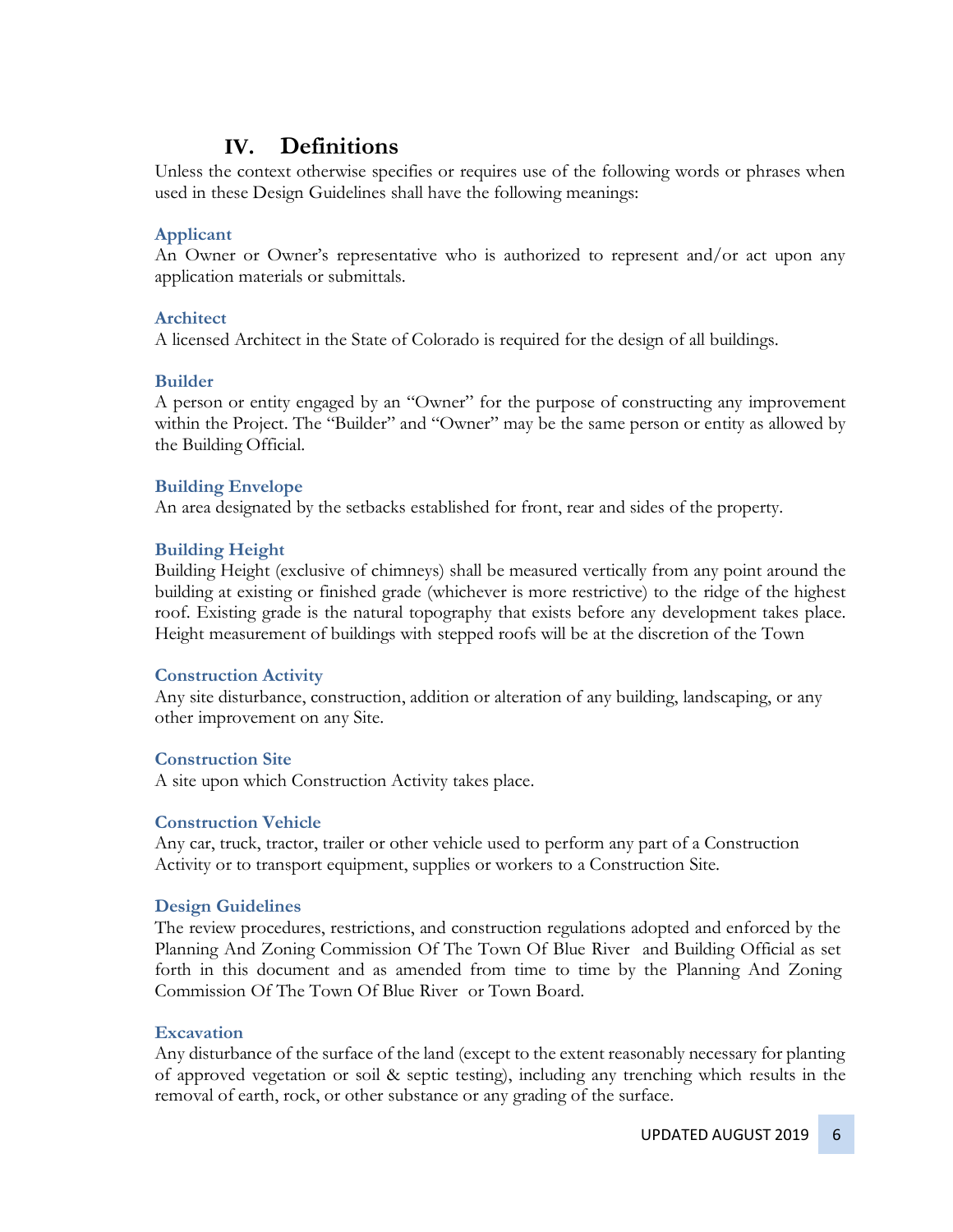#### **Fill**

Any addition of earth, rock, or other materials to the surface of the land, which increases the natural elevation of such surface.

#### **Gross Floor Area**

The total floor area of a building which includes basements, covered parking, storage and mechanical area as measured from outside wall to outside wall.

#### **Improvement**

Any changes, alterations, or additions to a Lot including any excavation, fill residence or buildings, outbuildings, roads, driveways, parking areas, walls, retaining walls, stairs, patios, courtyards, landscape plantings, fences, signs, and any structure of any type or kind.

#### **Professional Engineer**

An Engineer licensed in the State of Colorado is required for the structural design of all buildings.

#### **Quiet Work**

Work or Construction Activity conducted on the Construction Site, which is not audible from adjacent Sites by homeowners or visitors.

#### **Residence**

The building or buildings, including any garage, or other accessory building, used for residential purposes constructed on a Lot, and any improvements constructed in connection therewith.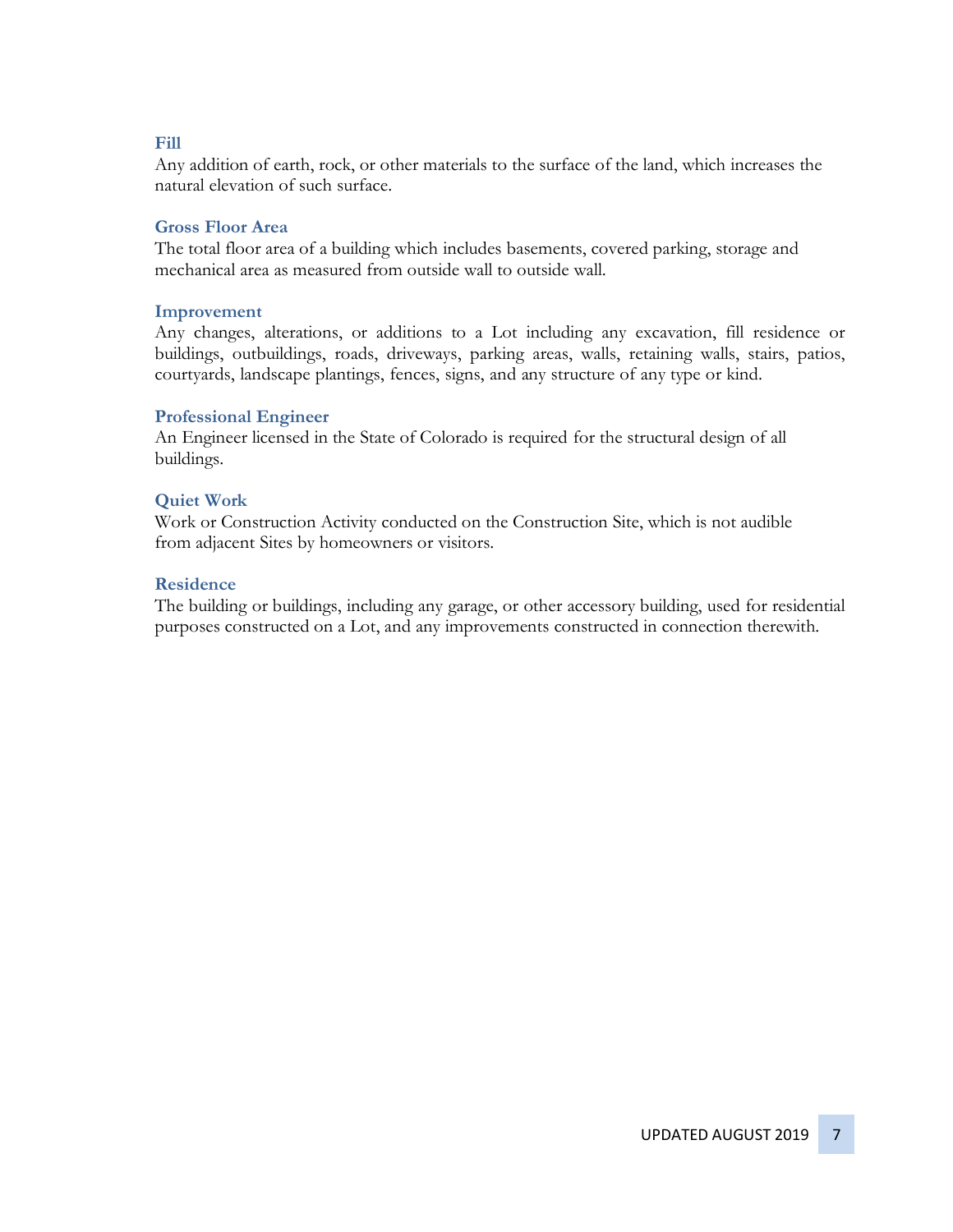# **Planning and Zoning Organization**

### **A. Duties and Powers**

Pursuant to the Guidelines, no Improvement may be constructed or installed on any Lot without the prior review and written approval of the Town. The Town may approve a proposed Improvement, approve a proposed Improvement subject to the satisfaction of certain conditions imposed by the Town or withhold its approval to a proposed Improvement.

Applicants for the Town action will be given an opportunity to be personally heard in support of their application. If the Town gives approval with conditions, the applicant will be allowed to meet with the Town, if requested by the applicant.

All plans for site preparation, building construction, landscaping and site modifications, modifications to the exterior of buildings, alterations or enlargement of an existing structure, paving, fencing, sign erection or other improvements must receive written approval from the Town. Approval from the Town must be received prior to initiating any of the above activities. Alterations or remodeling of existing improvements which are completely within a building or structure and which do not change the exterior appearance, use or occupancy of a structure may be undertaken without the Town's approval. This does not exclude required provisions for building permits.

During the construction process, no changes, alterations or additions to any plan or specification shall be made prior to obtaining written approval by the Town or in some cases the Building Official.

The Town shall rely on and have the right to interpret the guidelines contained herein as the primary basis for evaluating development proposals. The approval or consent of the Town shall not be unreasonably withheld, actions taken shall not be arbitrary or capricious and decisions shall be conclusive and binding on all interested parties, subject only to the right of appeal by the applicant and review by the Town Board of Trustees. Notwithstanding the above, the Town shall have sole discretion to approve or deny any proposed improvement or development. Upon showing of good cause, the Town may approve variances from any regulation or restriction contained herein, in accordance with the provisions of the Town.

The Town of Blue River Building Official or the Police Department will monitor any approved project to the extent required to insure that the construction or work on such project complies with any and all plans and construction procedures. The Town or the Town's designated representative may enter upon any property at any reasonable time to inspect the progress, work status, or completion of any project. In addition to the enforcement of these guidelines, the Town may withdraw approval of any project, and require all activity at such project to cease and desist if deviations from approved plans or construction procedures are not corrected or reconciled within 24 hours after written notification to the Owner specifying such deviations. Any material to be submitted or notice given to the Building Official shall be submitted at the office of the Building Official.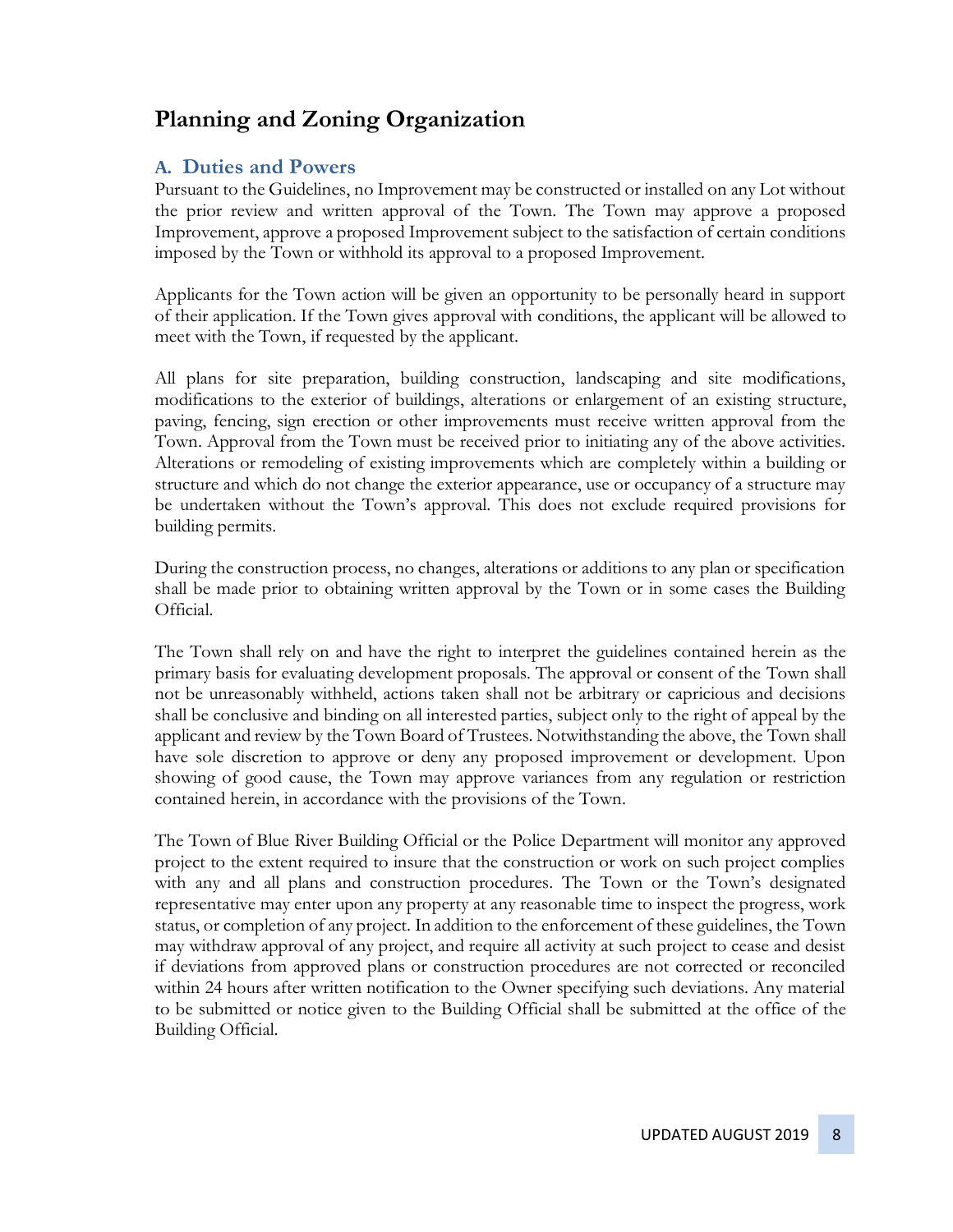### **B. Right of Waiver**

The Town maintains the right to waive or vary the Standards and/or Procedures in its reasonable discretion, as it deems necessary or appropriate. Approval by the Town shall not be deemed to constitute compliance with the requirements of any local building codes and it shall be the responsibility of the Owner or other person submitting plans to comply therewith.

### **C. Grading, Dimensions, Elevations and other Information Submitted By An Owner**

Any Owner submitting plans for approval to the Town shall be responsible for the verification and accuracy of all Lot dimensions, grade, elevations and the location of the key features of the natural terrain.

#### **D. Design Review Fees, Compliance Deposits and Fines**

The Board of Trustees of the Town has established a design review fee to defray the costs of reviewing applications submitted to the Town. A Compliance Deposit shall also be required in order to guarantee compliance with construction regulations and the completion of all improvements as proposed and approved.

Building envelope and property line amendments require a fee as set forth by Town Municipal Code. Failure to show up to a Town meeting or preconstruction meeting may result in additional fees. Failure to have a site completely finished (including removal of all construction materials) at Final Inspection and the scheduling of more than three meetings with the Town for the review process may also result in additional fees. Fines for non-compliance will be determined by the Town Municipal Code.

### **E. Design Consultants**

The Town is authorized under special circumstances, to retain the services of one or more consulting architects, civil engineers, structural engineers, landscape architects or land planning consultants to advise and assist the Town in performing review functions. Such consultants may be retained to assist the Town on a single project, on a number of projects on a continuing basis. Costs of such services shall be borne by the applicant. The applicant will be notified in writing prior to retaining said consultants.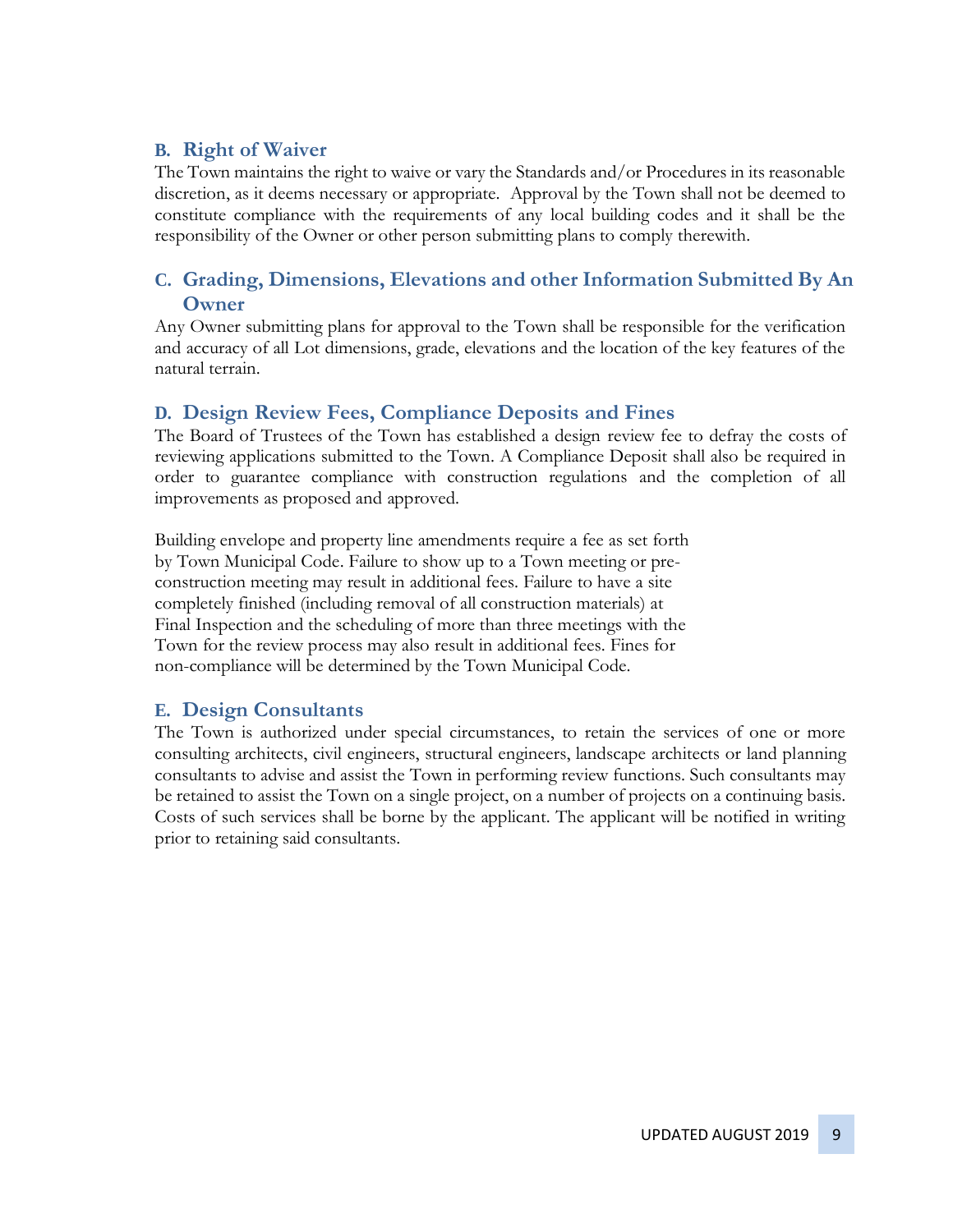### **F. Amendments of Design Guidelines**

These guidelines may be amended from time to time at the sole discretion of the Town as approved by the Town Board of Trustees. All such additions, revisions or other amendments shall have an effective date designated and shall be made part of the Guidelines and shall, therefore, have the same force and effect. Each owner is responsible for obtaining the most current set of design guidelines from the Building Official or Town Manager.

#### **G. Enforcement**

The Town Building Official shall have primary responsibility for the enforcement of the Guidelines and restrictions set forth herein. Except as otherwise provided in this document, the Town shall have the right to enforce, by a proceeding at law or in equity, the provisions, conditions and regulations now or hereafter imposed by the Town . Failure by the Town to enforce any provision or regulation herein contained shall in no event be deemed a waiver of the right to do so thereafter.

### **H. Resubmittal of Plans and Appeal**

In the event of any denial or conditional approval by the Town of a schematic design, preliminary design, or construction document submission, the resubmission of plans shall follow the same procedure as outlined in this document. The Owner or his representative shall reply in writing to any concerns expressed by the Town during the review process. Any exterior additions or changes to the Lot or project that are not part of the original construction document approval shall be submitted to the Town for review and approval following the same procedure as outlined in this document.

#### **I. Owner Representation**

All representatives of the Owner, including but not limited to his architect, engineer, contractor, subcontractor, and their employees, shall be made aware of and abide by the standards and procedures outlined in this document.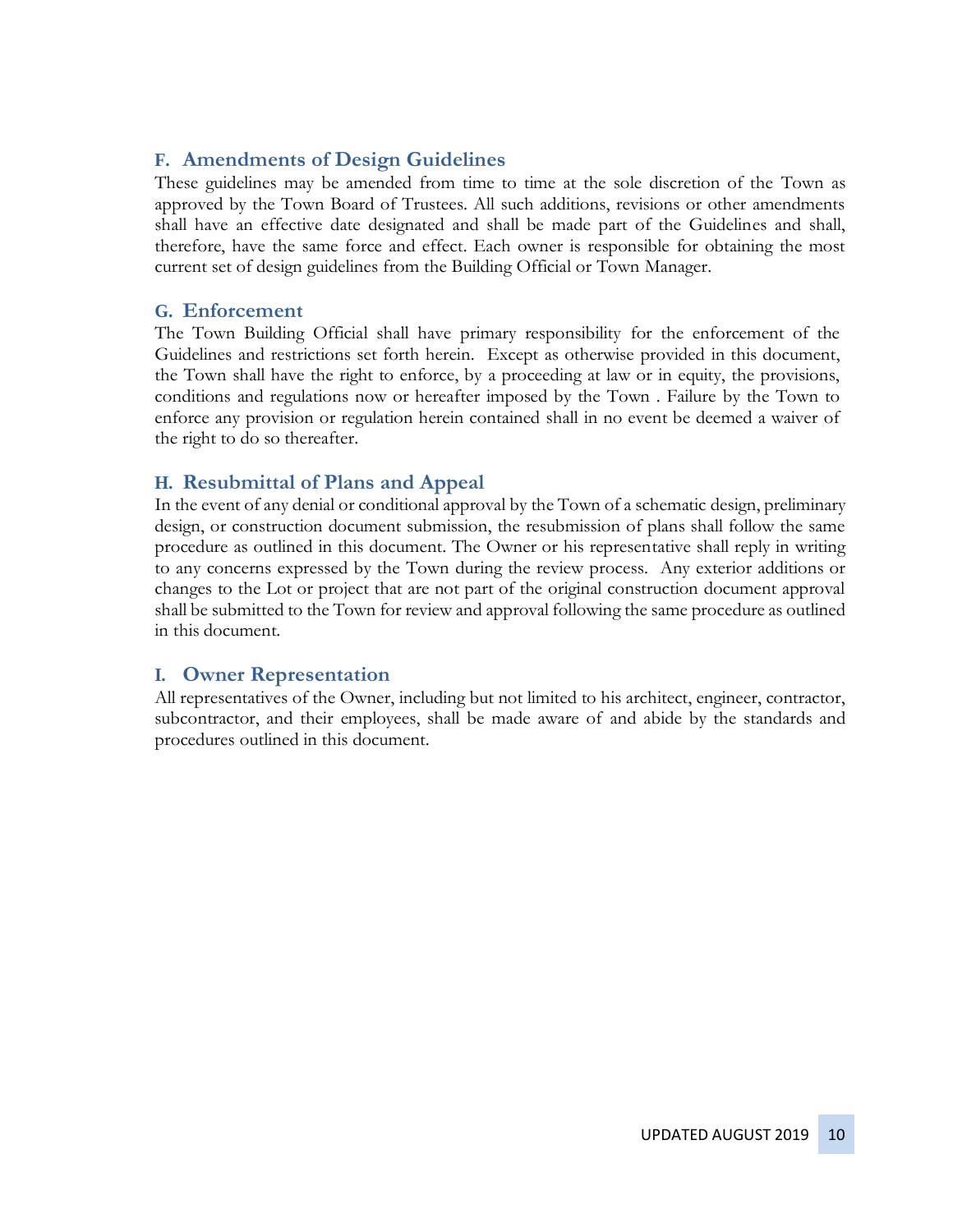# **V. Development Standards**

### **A. Introduction**

The development standards, together with the architectural standards, form the basic visual and planning direction necessary to maintain the natural and integrate development into it.

The preservation of open space, common areas, and indigenous vegetation combined with sympathetic residential design and lot planning is the overriding goal of the Town and in turn the Owners involved in this process.

Due to the topography, ridgelines and general terrain found in Blue River, site planning is a particularly important part of the design process. Generally, buildings should be sited to maximize the attributes of a site while minimizing the disturbance of the site's natural features.

The overall form, massing and location of a building should be designed in response to the natural landforms and topography of a site. On steep sites, 30% or greater, buildings should be designed to step with site contours. In order to minimize site grading, level changes should be incorporated into a building to create a composition of forms rather a single massive structure on a single level. Building forms and rooflines should relate to surrounding land forms and natural slopes. Careful consideration must also be given to driveways and access when locating a building on a site.

The following Lot development standards will be in effect within the Town.

### **B. Building Envelopes**

Building envelopes are established in the Town of Blue River through the use of Setbacks. The purpose of defining building envelopes is to reduce uncertainty of neighbors as to the location of future construction.

The building envelope defines the portion of each lot within which most improvements must be located. Improvements include all buildings, accessory buildings, garages, decks, patios, terraces, retaining walls, site walls, screens, and recreational facilities. At the direction of the Town, retaining walls, site walls, fences, patios and other similar improvements may be located outside the building envelope. Landscape screening to allow for view corridors and privacy barriers are encouraged and are allowed to be located outside of the building envelope but shall require Town approval. Refer to the applicable Town of Blue River Ordinances for specific restrictions and allowances pertaining to setbacks. It shall be demonstrated by the applicant that such improvements do not adversely affect the natural characteristics of the site or impact adjacent properties.

The Town on an individual basis will judge the specific locations of structures and improvements in relation to the Building Envelopes. Each building location will be analyzed as to its visual impact, relationship to views and neighbors, safety, access, and preservation of existing significant trees and landscape features.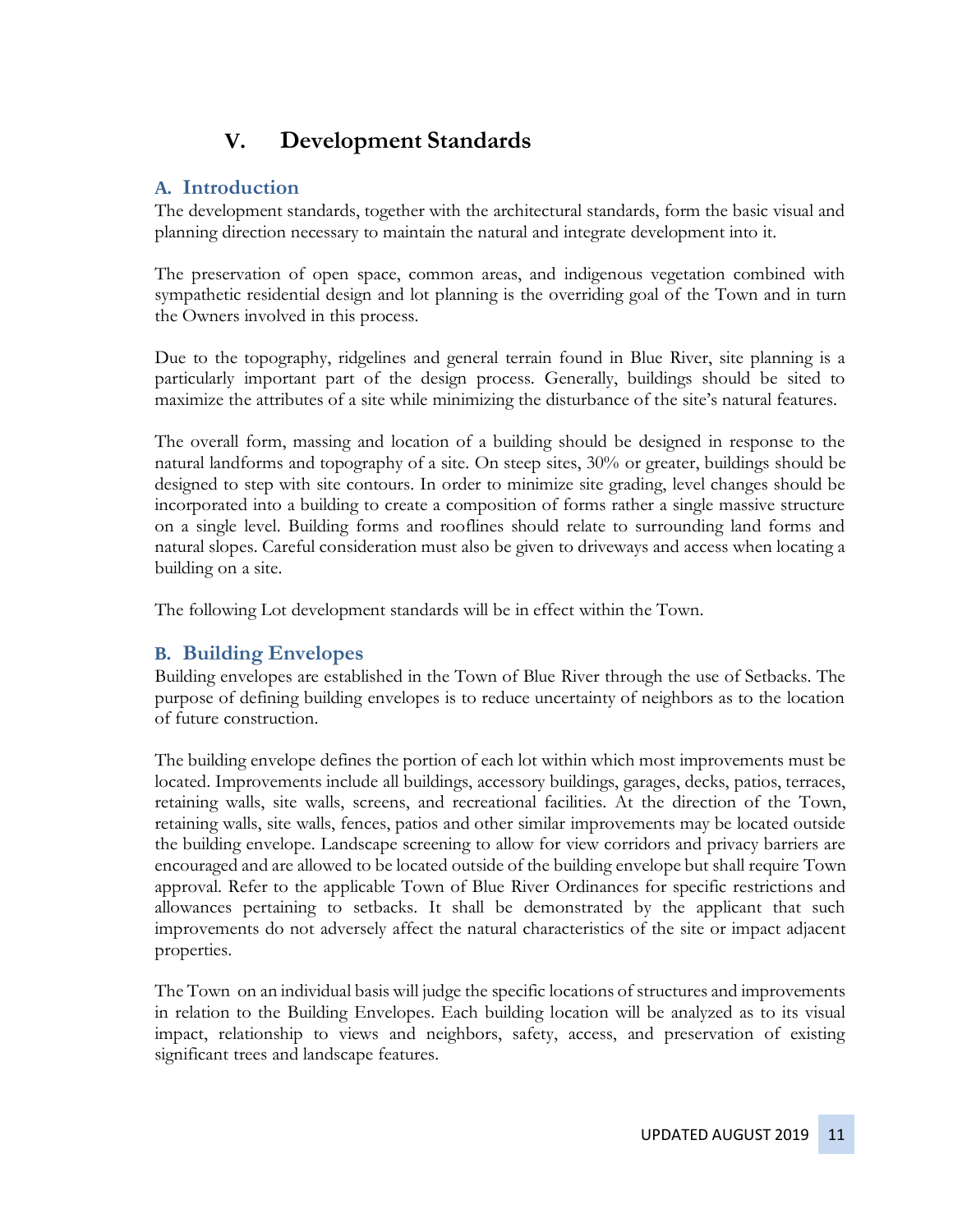### **C. Building Siting**

Most building sites in the Town have some degree of slope, and as such, the locations of buildings and site improvements are a key component of the design process. The underlying goal of site planning guidelines is for all buildings, structures and site improvements to be integrated with the natural features of a site. Building form, orientation and massing should respond to natural landforms, drainage patterns, topography, vegetation, views, and sun exposure. Buildings should step with the site, accomplishing level changes through a composition of forms rather than extensive site grading. Building forms and rooflines should relate to site contours and surrounding land forms. Exposed building profiles atop ridgelines and harsh angular forms that are in contrast to natural slopes should be avoided.

The location and design of buildings should minimize disturbance to existing vegetation on a site. Access should also be considered during the site planning and building design process to minimize extensive cut and fill slopes.

### **D. Grading and Drainage**

No Owner or contractor shall interfere with or redirect the natural course of any drainage and runoff nor construct any Improvement, place any landscaping or alter the drainage pattern or runoff from its natural flow into or across the land of another except to the extent such alteration in drainage pattern or runoff is approved in writing by the Town, and any other public authorities having jurisdiction. This is to include all drainage, existing or maintained by the Town.

Cut and fill slopes should be kept to a minimum by utilizing the natural contours of a lot in the design of buildings and site improvements. The maximum allowable cut is twelve feet. When cut and fill slopes cannot be avoided, they shall be feathered into the existing terrain and revegetated to blend with adjacent vegetation. Final grading of long slopes should be designed to avoid unnaturally broad, flat surfaces. Allowable slopes for cut and fill banks should be based upon site-specific soil characteristics, but in no case should they be greater than a 2:1 slope. Slopes greater than 3:1 shall be covered with erosion mats after grading. Finish grading shall be consistent with existing contours.

Drainage plans for such sites shall provide for on-site detention of 100 year storm flow in excess of historic flow. Improvements to minor drainages or the development of new drainage swales to accommodate the improvements shall be constructed as natural swales with a minimum two percent gradient.

#### **E. Driveways**

Driveways shall be designed to follow site contours as much as possible and to minimize impacts upon significant plant materials, rock outcroppings, wetlands, natural contours and drainage patterns. Portions of the driveway, drainage and landscaping within the street right-of-way are the responsibility of the owner. Adequate areas for snow removal and storage should be incorporated into the design. At a minimum 25% of the driveway and parking surface area shall be provided for snow storage. This area shall be completely contained on site and shall have minimum impact to adjacent properties.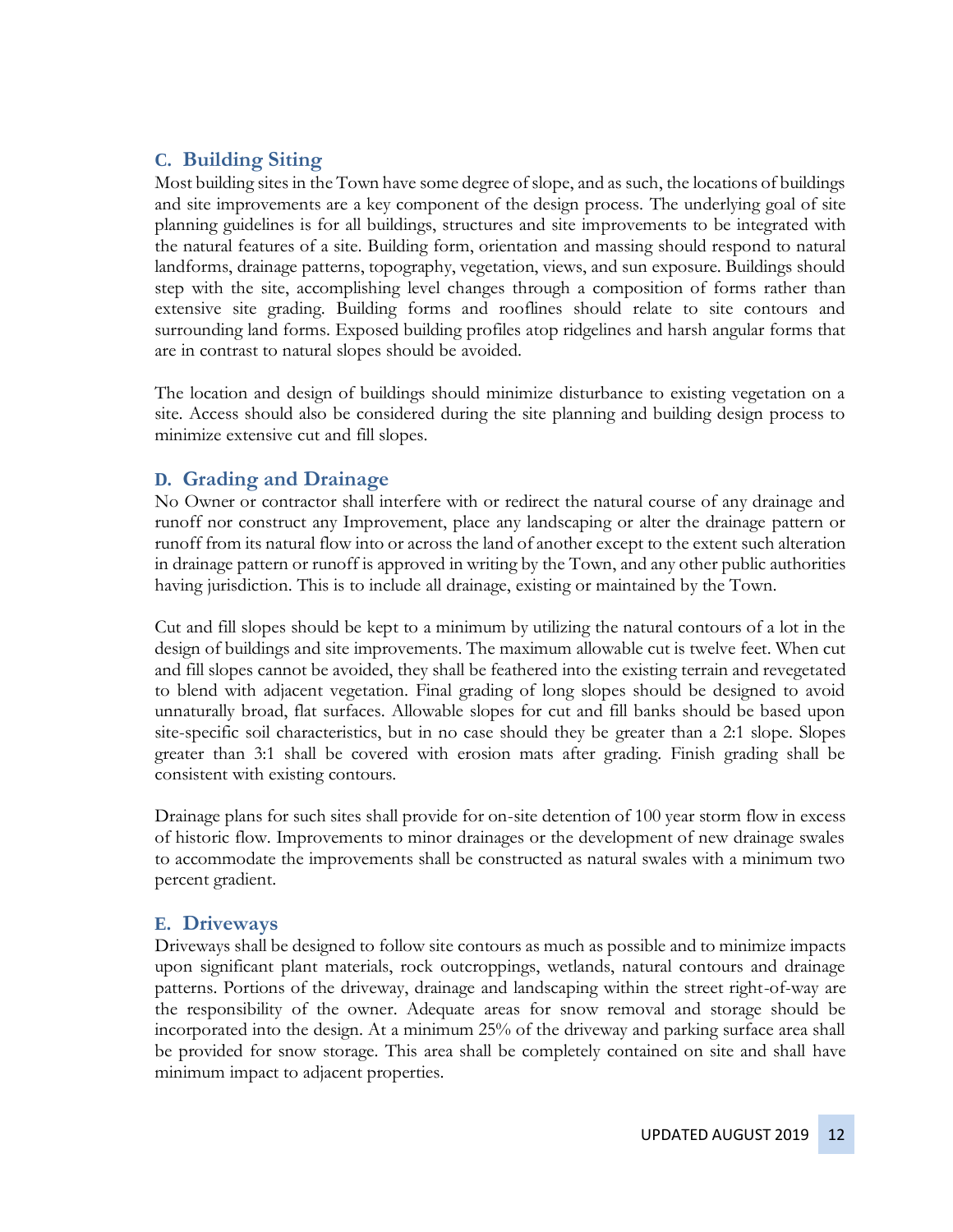Grading and modifications to existing site contours should be minimized to the greatest extent possible. Recommended maximum driveway grades are 6% for the first 20 feet from the roadway, and 10% on all other portions of the driveway. The driveway grade may be increased to 12% when approved by the Town. In addition, driveways should be designed with a 2% cross slope to allow for drainage. With the exception of on-site parking areas adjacent to garages, the maximum driveway width shall not exceed 12 feet, except at waterline crossings.

Roadway drainage may require a culvert under the driveway. The size of the culvert shall be engineered and constructed at the owner's expense. When culverts are required, culvert ends shall be cut to match the slope. A culvert detail shall be included with the site plan. The culvert must extend a minimum of 2' on either side of the drive. If end walls are used, they shall be constructed of stone or colored concrete to match building materials. Flared metal or HDPE ends are acceptable.

Any improvements made within a right of way or an easement is at risk and subject to repair, removal or replacement at the owner's expense.

Access Roads or Driveways shall span the flowing springs and creek areas by the use of bridges or stone faced culverts. Bridges shall be constructed of steel, heavy timber, stone or the combination thereof. This may be subject to Army Corps of Engineers review.

There shall be one driveway access per site and should be located to follow the guidelines set forth above to minimize disturbance to existing topography, wetlands and vegetation.

#### **F. Parking and Garages**

A minimum of three (3) parking spaces shall be provided for each single-family dwelling. All parking shall be located within the building envelope. Town Code does allow for up to five (5) vehicles of any type to be parked in a proper parking space on the property. This must be designated parking or a driveway. It is preferred that at least two of the required parking spaces shall be fully enclosed within a garage. The minimum size of indoor parking spaces is 10' x 20'and for outdoor parking spaces is 9' x 18'.

Garages may be attached, semi attached or separated to the main residence... In all cases, the design of the garage shall be compatible with the architecture and materials of the main residence and must be built within the building envelope.

#### **G. Exterior Equipment and Satellite Dishes**

All outdoor mechanical and electrical equipment, such as metering devices, transformers and air conditioning units shall be concealed from the view of adjacent lots and public spaces. Wall mounted equipment shall be enclosed with material to match exterior wall material of the residence. Refer to the Retaining Walls, Landscape Walls, Fences and Screening section of the Design Guidelines for appropriate means of screening free- standing equipment.

Built-in exterior barbecue grills or similar outdoor entertainment facilities may be allowed on terraces and patios provided the exterior walls of the built-in appliances are constructed of a similar material as the exterior of the residence.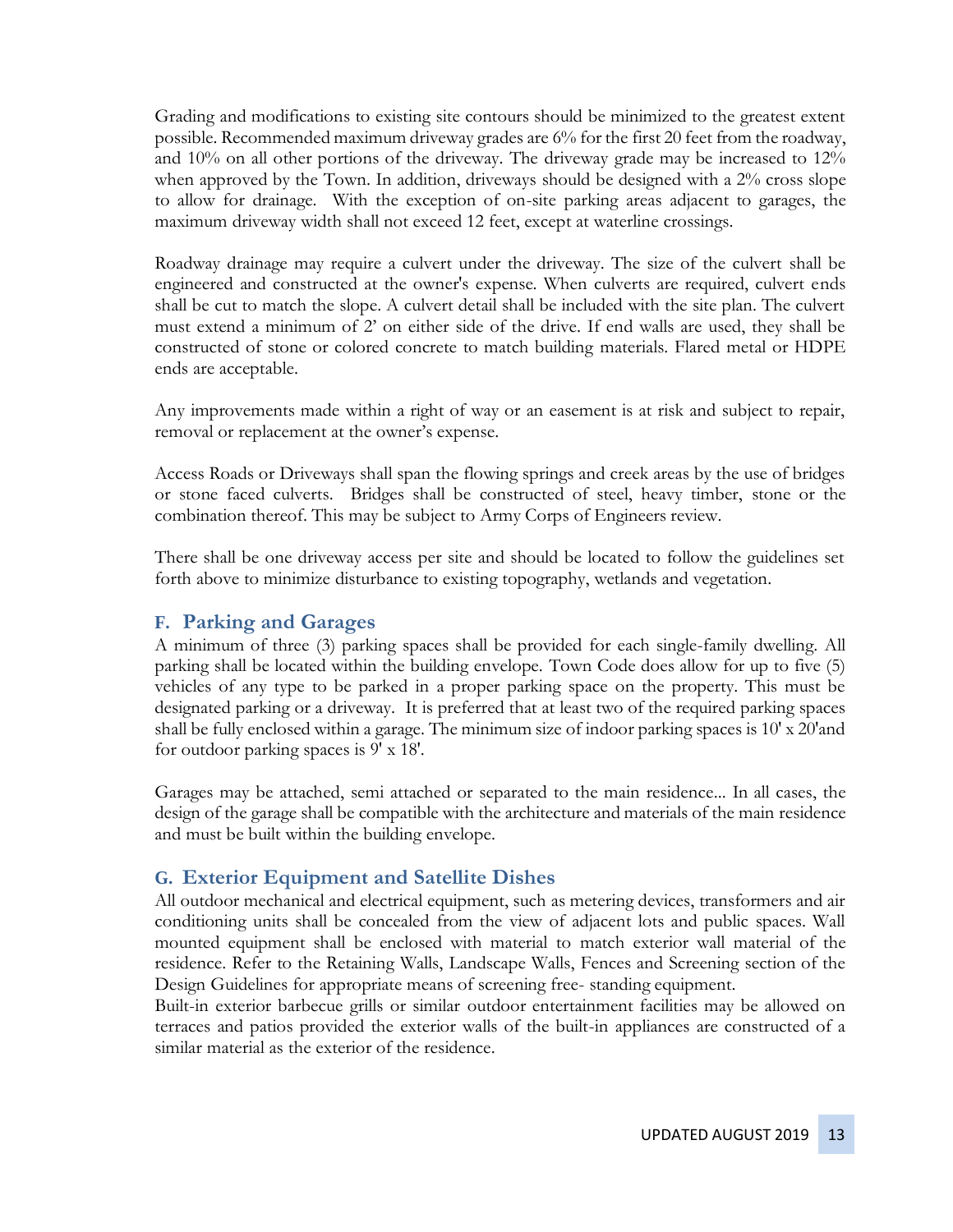Satellite dishes no larger than 24" in diameter may be installed without consent by the Town provided the dish presents no significant adverse visual impacts on adjacent lots or public roadways. Dishes shall be sited to minimize their visibility from adjacent lots and public roadways.

Flagpoles must be located within a building envelope and must be indicated on the site plan. Location and materials are subject to Town review and approval.

#### **H. Easements and Utilities**

Utility and drainage easements have been established across many lots to facilitate drainage and the installation and maintenance of all utilities. No grading, site improvements, or landscape materials that may damage or interfere with utilities or drainage shall be permitted within these easements. These easements are established by setbacks, if not otherwise. Notwithstanding the above, site plans shall address setback/easement areas and in all instances it shall be required for all areas within easements that have been disturbed during the installation of individual residential utilities to be returned to a natural state.

Utility meters, garbage areas, and other related utilitarian features shall be screened, buried or enclosed from view and designed as an integral (not stand alone) part of the home. Specific written approval must be obtained for such features. Such features shall be of an approved color.

Sewage disposal systems for residential dwelling units shall be installed pursuant to Summit County regulations for Onsite Wastewater Systems or connection to sanitary sewer where available. The location of the sewage disposal system must be approved by the Town or Building Official.

All lots within the Town are to be served by wells, pursuant to all local, State and Federal regulations.

#### **I. Recreation Facilities**

All recreational facilities, structures and improvements, including swimming pools and hot tubs shall be located within the building setbacks. Permanent or temporary overhead structures to cover recreational facilities are permitted as approved by the Town. Open structures, such as trellis and pergolas, may be allowed, but must be approved by the Town. Walls, fences or landscaped screens may be required to reduce the visual impact of recreational facilities from adjacent properties.

Due to the existing topography and extensive grading that would be required to create a flat buildable surface, tennis courts are not permitted in the Town.

#### **J. Signage**

All signage, including project identification, construction and address identification must meet the Town's Signage regulations refer to Chapter 16, Town Ordinance.

All residences are required to have street address signs that are located adjacent to driveway access and visible from the road. Residential identification signs may be illuminated and shall be a minimum size of one square foot and maximum of four square feet.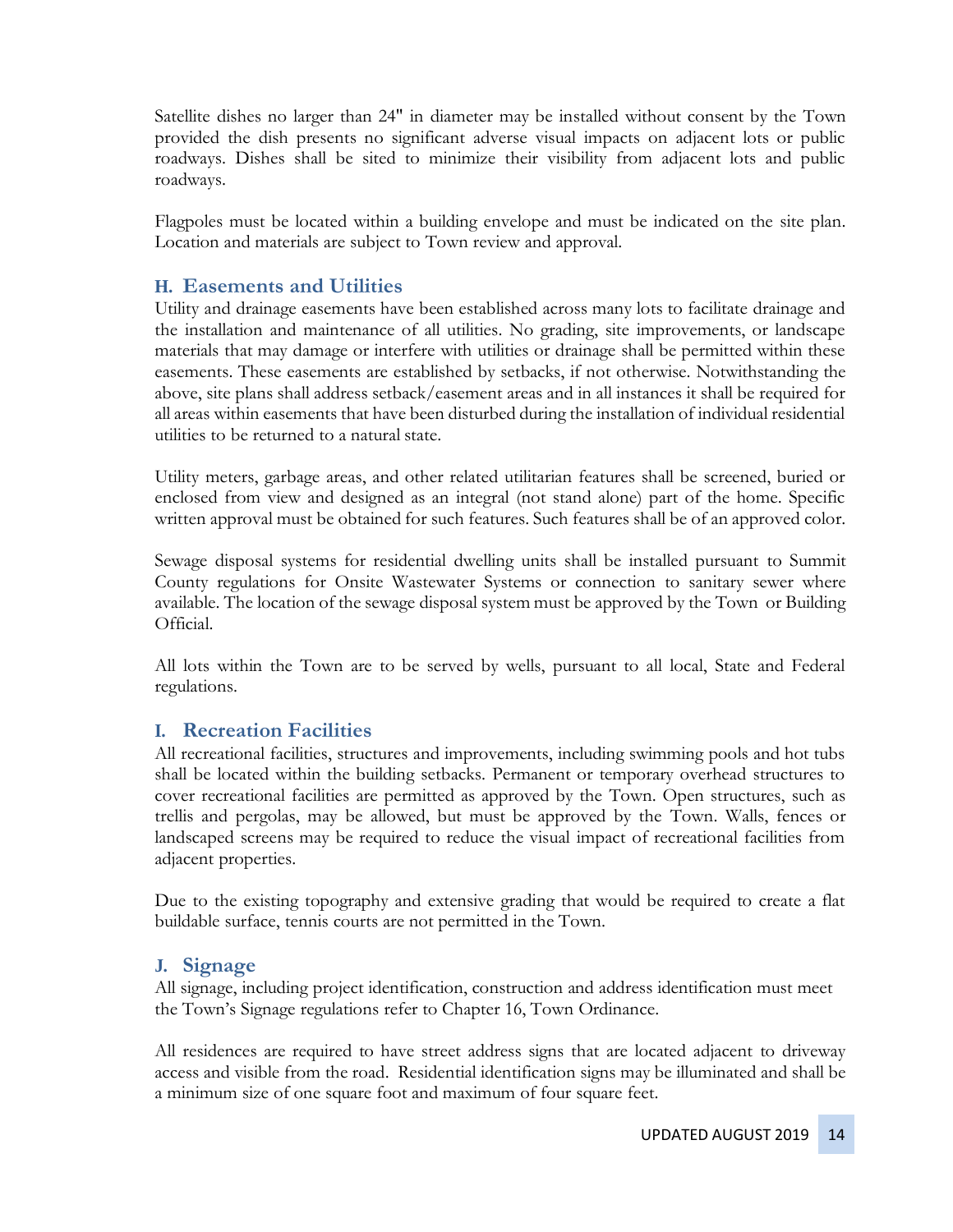One temporary construction sign not to exceed 20 square feet shall be permitted on each lot. The removal of construction signs shall be required prior to the issuance of a Temporary Certificate of Occupancy or Final Certificate of Occupancy

#### **K. Pathways and Walkways**

Major circulation routes should be a minimum of six feet in width and lighted with low profile indirect dawn lighting for nighttime use. Surface materials may be gravel, asphalt, flagstone, brick pavers, cobbles or exposed aggregate concrete. Minor paths and walkways should be a minimum of four feet in width and may be constructed of gravel, asphalt, crushed rock, flagstone stepping stones or wood bark chips.

#### **L. Wetlands**

Some lots within the Town are impacted by wetlands. When feasible, wetlands located within or near individual building envelopes should be preserved as an amenity. When impacts from access drives or structures cannot be avoided, it is the owner's responsibility to obtain all necessary permits from the Town and US Army Corp of Engineers as may be required.

#### **M. Wildfire Regulations**

All habitable structures within the Town shall conform to the following Wildfire Safety Measures also as described in Chapter 7, Article V of the Town Ordinances:

- 1. All roofs shall be kept clear of debris;
- 2. All floor, roof, and attic openings shall be enclosed;
- 3. Cedar Shake roofing may only be used if treated with a fire retardant Fire retardant cedar shakes must be pressure impregnated - No surface only application of fire retardants on wood shake roofing is allowed;
- 4. Only Noncombustible Underwriter Laboratories Class "A" approved roof finish materials must be used, unless approved by the PLANNING AND ZONING COMMISSION OF THE TOWN OF BLUE RIVER ;
- 5. Remove all tree branches within fifteen feet of chimneys;
- 6. Install approved spark arrestors on fireplace chimney;
- 7. Keep roof free of flammable debris;
- 8. Place one or more 10 pound ABC- Class fire extinguisher in each home;
- 9. Stack firewood at least 15 feet from building and uphill or on a contour or in a designated area and remove fuels from the vicinity of the firewood;
- 10. Install smoke detectors in houses;
- 11. Maintain residential numbering system plainly visible from the road;
- 12. Develop emergency wildfire hazard evacuation plans;
- 13. All horizontal at-grade surfaces such as decks and patios are encouraged to be constructed with fire impervious materials such as stone or pavers - Decks and porches connected to the structures may be constructed of wood.
- 14. Roof vents requirements per Chapter 18, Town Ordinances.
- 15. Other chimney and fire related regulations per Chapter 18, Town Ordinances.

The Town may amend or change these requirements as deemed necessary.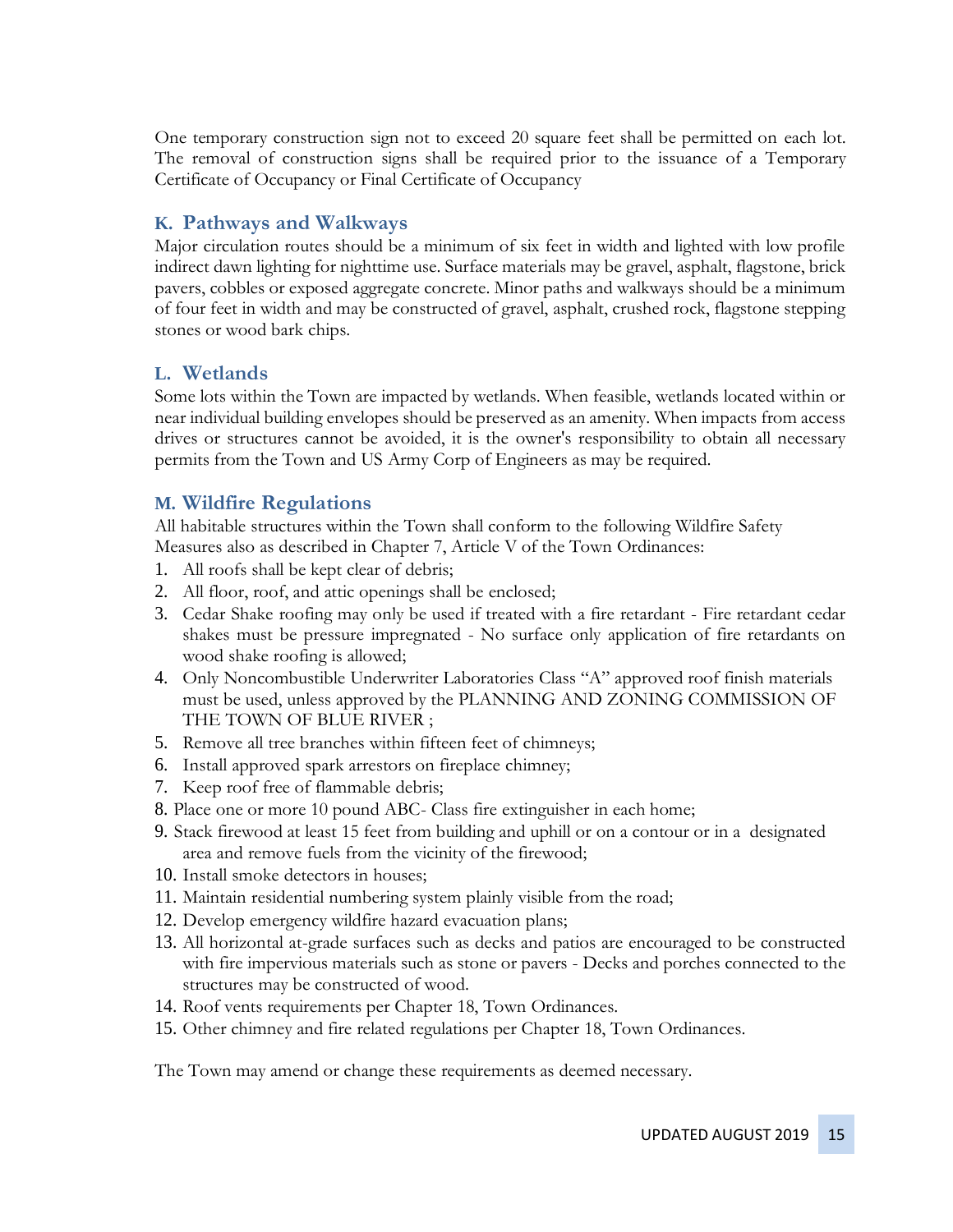# **VI. Architectural Guidelines**

All design requirements set forth within this section shall be incorporated into the document review submittal in the form of general notes, details or drawings.

### **A. Introduction**

The goals of architectural design within the Town are to encourage the integration of buildings with their site, and to ensure a high level of design quality throughout the community. It is intended that the design of properties and improvements be as indigenous to our mountain region as possible. These goals will be achieved by sensitive design and the use of building materials and colors that blend improvements with their site, the context of the Town and their time.

Buildings should step with the site, accomplishing level changes through composition of forms rather than massive site grading. Building forms and rooflines should relate to surrounding landforms and natural changes in grade. Exposed profiles on ridgelines and harsh angular forms that are in conflict with natural slopes should be avoided. The use of exterior materials and colors with ties to indigenous site characteristics will lessen the visual contrast of buildings and allow a strong integration into the landscape and structure.

### **B. Building Forms**

Structures shall be designed by carefully integrating three basic building elements with the site as well as with each other.

- 1. Foundation walls shall form a base that merges with the ground surface rather than just sitting on a flat grade. They shall consist primarily of moisture resistant materials such as real or faux stone veneer, metal, cementitious materials, and etc. generally one story in height or less and on down-hill portions up to one and one half stories in height. Exposed concrete foundation walls are not allowed, unless colored and approved by the Town. The design intent is to create a "base mass" for the building and protect it from the snow that will inevitably sit against it for up to 6 months a year.
- 2. Building walls above the base may be constructed of logs, timber, approved siding materials or stone. Decks, balconies or porches projecting out beyond building walls shall be supported by log, stone or heavy timber structures no more than one story in height. Smaller projections may be supported by brackets or outriggers. Larger decks shall be stepped to follow the natural terrain and shall be broken up to avoid long horizontal lines.
- 3. Roof shapes shall be sloped and be mindful of snow shedding and buildup. Upper floors should be smaller in area than the floor below and integration into the roof area is encouraged rather than the roof sitting as a mass over the upper floors. Flat roofs are strongly discouraged. Roofs should consist of major elements supported by components such as shed and gable dormers, covered entries, etc. that break up long continuous masses and ridgelines. Single roof elements are discouraged.

Overall, the building forms in the Town should be understated and simple and in context with our mountain surroundings.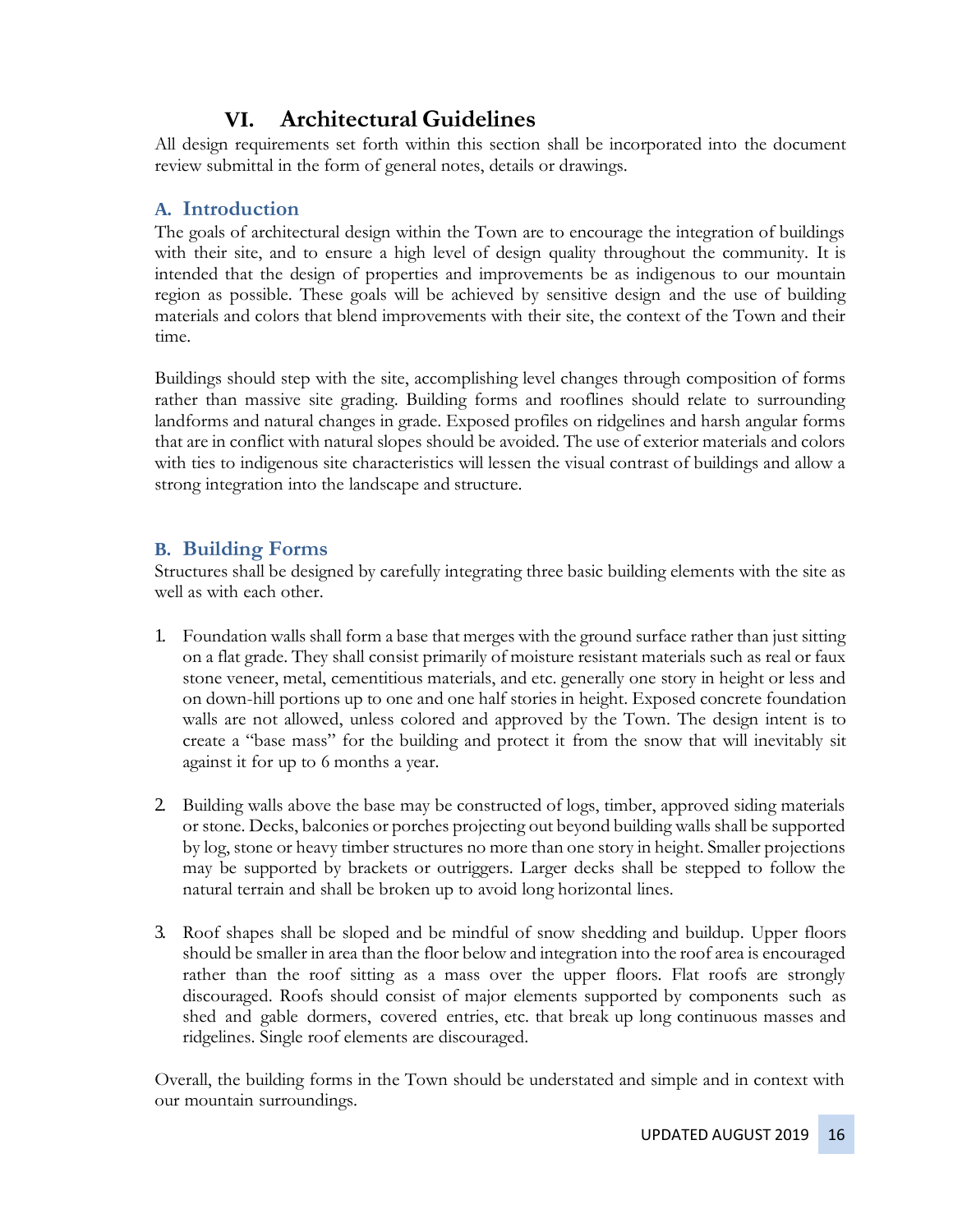### **C. Setbacks**

Building Setbacks are defined by Town Ordinance (see Section 16-5-50) as a distance from the street, side or rear property line that most construction activity is not allowed. Buildings, including all roof overhangs, shall be completely within the designated setbacks. All parking, not contained in garages, shall also be within the setbacks. Development of driveways, walkways, on grade patios and decks not exceeding 18" above finish grade are generally allowed in the setbacks but patios and decks cannot extend more than half of setback distance.

In addition to the designated building setbacks, the building envelope  $m \cdot a \cdot y$  be f u r t h e r restricted by the State or Federal rules and regulations regarding wetlands and riparian habitat protection. Building lots on street corners can be reviewed by the Town on a case by case basis for front setback placement.

### **D. Building Height**

The building height limit in the Town is 35 feet, as defined below. Maximum allowable building heights are not intended to imply that all portions of a building may be built to the maximum allowable height limit. Rather, building height and massing shall be designed in relationship to the characteristics of the topography. Form and massing shall step with the natural grades.

Building Height (exclusive of chimneys and other architectural features) shall be measured from any point around the building at existing or finished grade (whichever is more restrictive) to the ridge of the highest roof. Existing grade is the natural topography that exists before any development takes place. Height measurement of buildings with stepped roofs will be at the discretion of the Town.

The intent is that building roof forms and skylines will be fragmented, with foundations and roof lines stepped to follow existing slopes, and the roof lines are to appear to be below the surrounding tree top levels when viewed from off site.

For that reason, the Town may allow cupolas, and/or roof peaks in limited areas to exceed the limits or maximum height, provided the intent is achieved. A site-specific topographical survey completed by a registered engineer, or surveyor must be used to determine existing grade. Finish grade for purposes of these height calculations is the final elevation of the surface material (soil, paving or patio) adjacent to the building as shown on the architect's site plan. Construction of berms or building up grades around the building for the purposes of satisfying building height requirements shall be prohibited.

### **E. Roofs**

Simple patterns shall be the basis of all primary and secondary roof forms. Primary roofs should be gabled or shed with slopes of 4:12 to 12:12 and secondary roof slopes shall be a minimum of 2:12. Lower primary roof pitches may be considered

Roof forms should be relatively simple and limited to mainly gable and sheds. Although clipped gables and hips are discouraged they should be incorporated and may be allowed if the Town deems them to be appropriate to reduce overall roof length and height. Roof overhangs are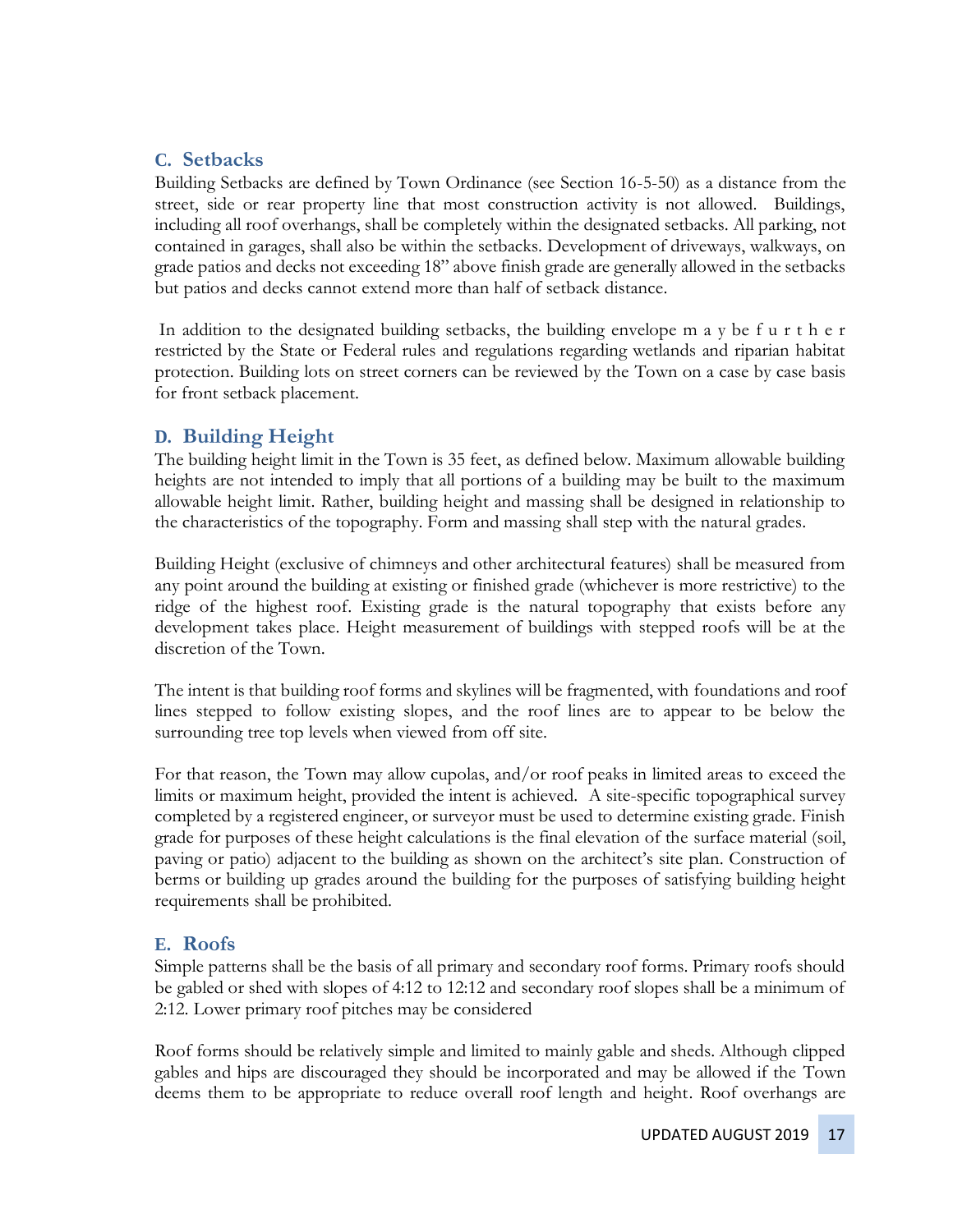encouraged but not required. Deep width stained wood fascia shall be multi-layered but can be narrowed if rafter tails or outriggers are exposed. Metal fascia are not allowed. Long roof overhangs can be incorporated, especially where shading of windows is necessary.

Roofing material can be metal (allowable muted, non-reflective earth tones or dark natural colors) or asphalt shingles (earth tones or dark natural colors). All other roofing materials are subject to Town review and approval.

Flashing, gutters and downspouts are to be minimized. Where required, they are to be constructed of durable metals and in colors that blend with roofs and walls. Galvanized metals are acceptable at the discretion of the Town.

Protection of pedestrians, walkways and driveways from snow shedding is to be handled by building gable ends, porches, and/or balconies over entrances and/or incorporating snow retention devices.

All exposed roof vent flashing, gutters, downspouts and other roofing devices other than snow guards shall be compatible with the colors and materials of the residence.

#### **F. Exterior Wall Materials**

Acceptable materials for The Town of Blue River include logs, timbers, plank siding, board and batten, bevel siding and wood shakes. Cementitious (fiber-cement) siding is allowed in shapes that resemble wood siding.

Accent materials, such as metal siding, may be used in limited amounts subject to the review and approval by the Town.

Additional materials not permitted for exterior walls include plywood siding, synthetic siding, Ferro cement siding, stucco, concrete block, brick, unit masonry, adobe and contrasting light or dark grout or mortar.

#### **G. Exterior Trim**

Many opportunities can be exploited to enrich building details. Among these are windows and doors, gates, balconies and railings, deck and patio surfaces, chimneys and dormers, corbels, artwork, and lighting. In concert with the overall architectural style, details should be consistent in their origin and interpretation throughout the building. The design of functional hardware is encouraged.

All wood trim boards should be a minimum of 2x material. Cementitious and other trim materials will be reviewed by Town for appropriateness, but generally should be in similar dimensions of wood trim.

#### **H. Windows and Doors**

Garage doors shall be wooden or of a material and color to match adjacent surfaces. Simple designs are encouraged.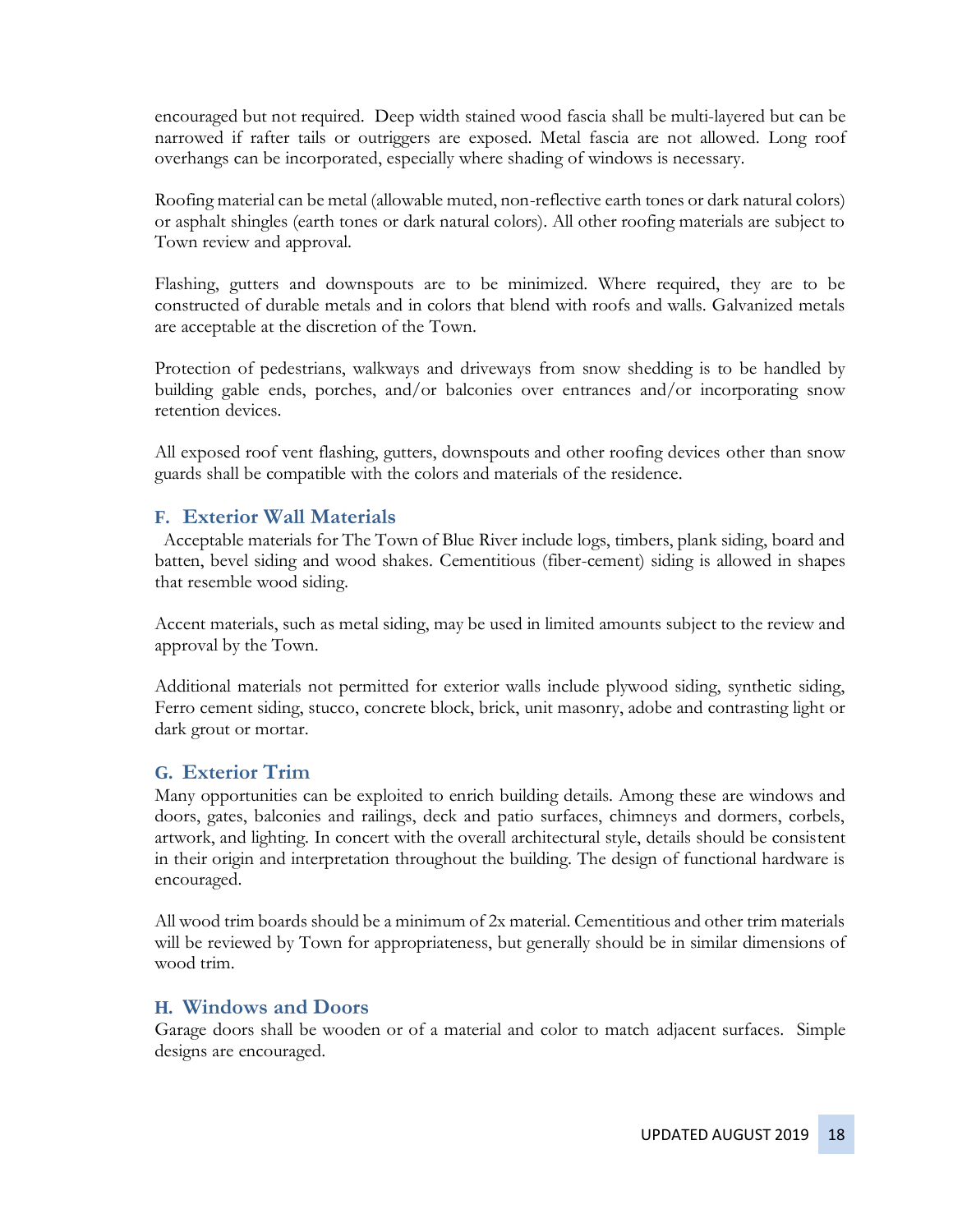Openings for windows and doors shall be designed in proportion to the structure and form of the residence. Openings of unusual shapes, sizes, and colors that distract from the overall design of a home shall be avoided and are generally not allowed.

Generally, large window panes should be detailed with window mullions and large banks of windows should be designed with intermediate framing or deep recesses to reduce the scale of the glass area.

Window openings in mass walls should be relatively small in scale and be used in an informal pattern on the wall with deep-set reveals and varied proportions.

Clad wood windows are recommended. Clad materials such as anodized metal, baked enamel or plastics are subject to the review and approval of the Town. White windows and doors are not permitted.

Insulated glass windows are required by state and local energy codes. Clear, solar gray and solar bronze glass may be used. Other colored, reflective or mirrored glass is not permitted.

Front doors shall be a prominent feature. Garages shall not dominate the structure and shall be subordinate to the residence. Garage walls shall be set back behind the front primary walls of the home. Where possible, garages shall be side loaded.

Simple decorative doors such as carved wood, plank, and glazed are encouraged for exterior doors. Ornate, gaudy or period designs are not permitted.

#### **I. Balconies and Railings**

Balconies should be sized to individual rooms or functions within the building and should be proportional to the overall exterior elevation of the building. Long horizontal expanses of continuous or repetitive balconies shall be avoided.

Balcony railings should be light in appearance with a significant portion of the area left open by using narrow pickets or railing patterns. Balconies enclosed with wood walls are not permitted. The use of framing material for balcony railings is not permitted. Wood or wrought iron railings may be used.

Railings on balconies, decks, stairs and porches, are to be made up of structures and materials that appear as natural extensions of the buildings that adjoin them. Within those limits, personalized designs are encouraged.

#### **J. Chimneys and Roof Vents**

Chimneys should relate in form and materials to the design style of the primary structure. Fireplace flues as well as mechanical flues and vents should be consolidated and enclosed within chimneys. All exposed flues or pipes on the roofs shall be enclosed or painted to match the approved roof color.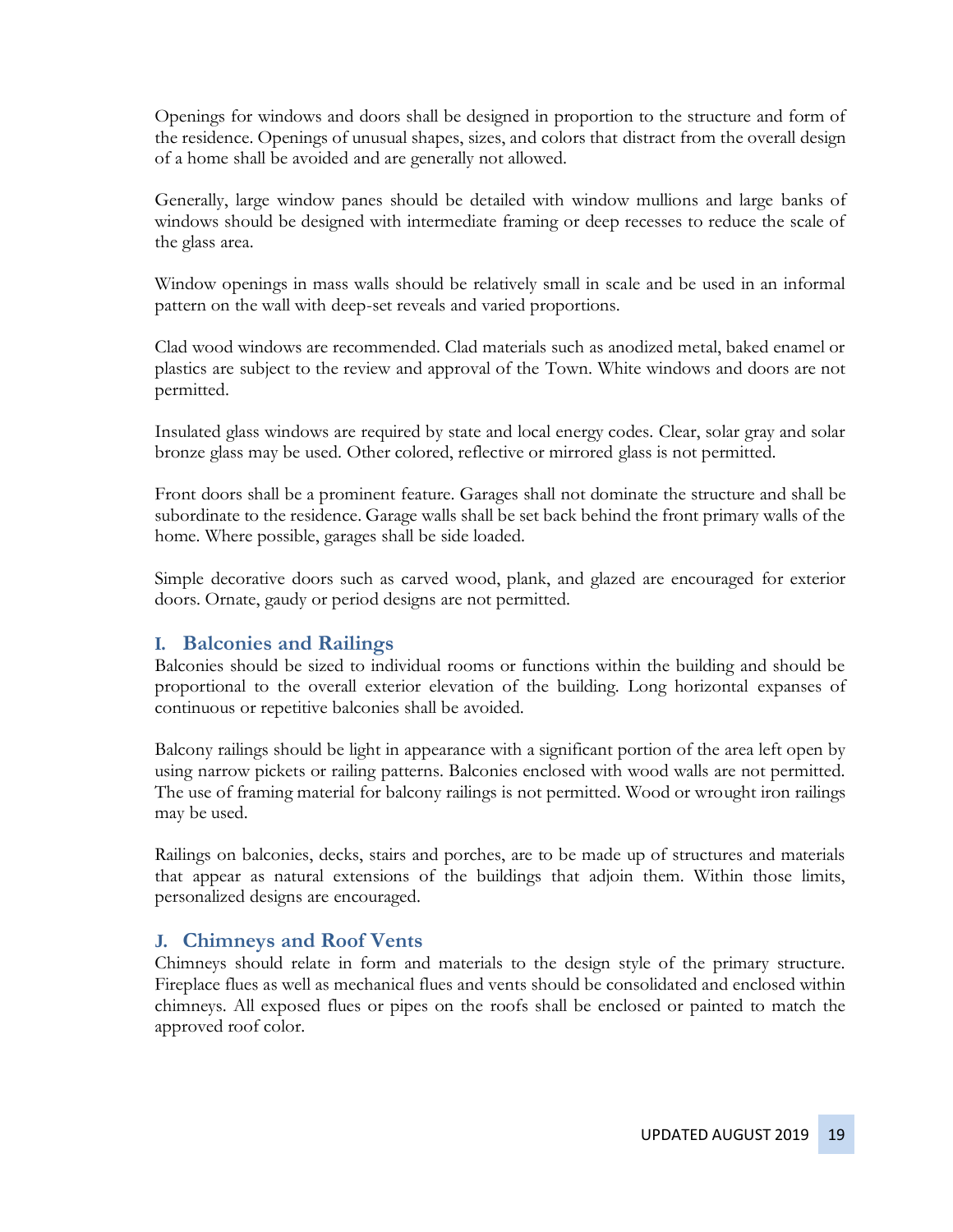### **K. Exterior Colors**

The overriding principle for the exterior color of buildings within the Town is to blend buildings into the terrain and vegetation of the natural landscape. Therefore, naturally weathering materials such as cedar shakes and shingles; redwood and western red cedar boards, rusting metal, and native stone are central to the design theme.

If exterior stains are to be used on wood they must be in colors that are subtle and only accent the natural wood tones. Paint is not to be used on exterior siding.

Accent colors can be used to bring interest and individual identity to buildings. Colors that relate to the natural vegetation of the site area can be effective, vibrant accents to the subdued tones of the overall building. Accent colors may also be used on secondary details of the building such as door and window trim, fascia, and frieze boards. When accent colors are used, they shall be selected to blend with the overall colors of the building. Bright colors, colors that call undue attention to a specific element of a building or colors that overpower the building shall not be permitted. Doors and window and door frames may be stained, painted, clad wood, or painted steel. Their colors and related trim colors are to be selected from darker shades of red, green and other colors found in natural materials on the site or colors used elsewhere in the building. Bright or light colors which create strong contrast are not acceptable.

#### **L. Solid Waste Collection and Service Areas**

Adequate areas shall be provided for trash containers, storage areas for patio furniture, firewood and maintenance and recreational equipment. Storage areas incorporated within the building are preferred. However, if storage areas are outside, such areas shall be enclosed or screened from view from public areas and from adjacent properties. The enclosures or screens shall be compatible with the overall style, form and materials of the residence. Trash containers shall be designed to prevent access by wildlife and domestic animals and shall not be left outside overnight per Chapter 7, Town Ordinances.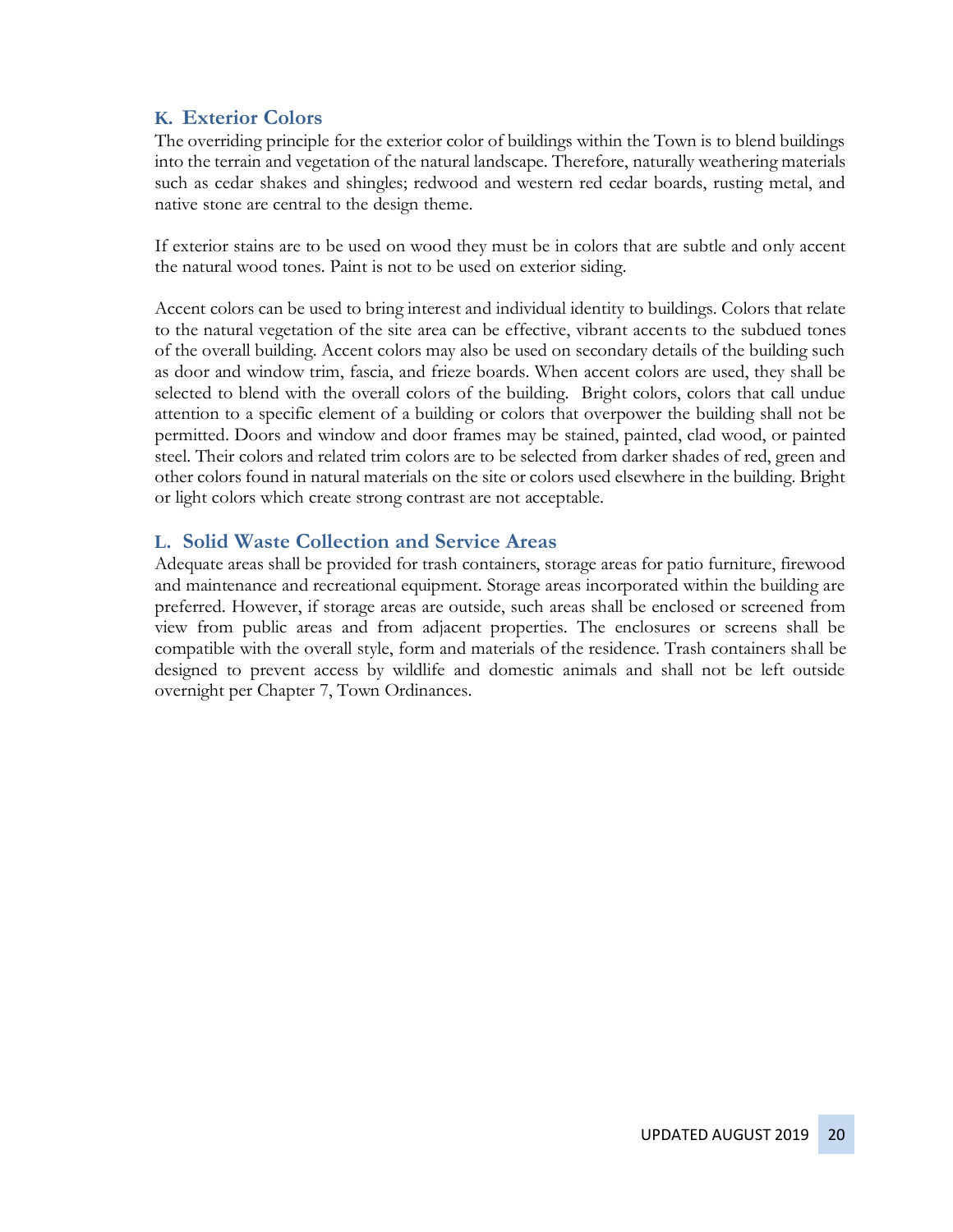### **VII. Site Elements**

#### **A. Retaining Walls, Landscape Walls, Fences and Screening**

Retaining walls, low landscape walls, fences and other screening elements are encouraged to facilitate changes in grade, to define exterior living spaces and to transition from the native to manicured landscape areas. The location and alignment of such features should be determined based on site contours, natural features or man-made improvements. In no case shall walls, screens or fences follow property lines. Unless otherwise approved by the Town, all such elements shall be located within the building envelope.

Materials used to construct walls shall be consistent with the architectural materials, textures, and colors used on the main building. Generally, walls should be constructed of stone or concrete with a stone veneer. The use of stucco, brick or wood as wall material is inappropriate. Randomly placed boulders, consistent with the structure's stone wall veneer, giving a feel of informality is encouraged. Plant materials are required at the base and top of all retaining walls to soften their appearance. Planting in the spaces between the boulders is encouraged. Round boulders may be used but 1/3 of the mass of ground level rocks shall be buried. Stone should be of an indigenous Colorado source and shall be laid in a pattern matching the building construction. Landscape walls should emerge from the ground and convey a sense of strength and permanence. Unless otherwise approved by the Town, the maximum vertical face for individual retaining walls shall not exceed eight feet above finish grade. Any walls in excess of 4 feet in height are to be designed by a Professional Engineer. It is recommended that terraced retaining walls be used for extreme grade changes. Terraced walls should be designed with a minimum of four feet from the back of the lower wall to the face of the upper wall in order to allow for the use of plants between terraces. Walls used to screen service yards, utility tanks, trash containers, storage of patio furniture, and maintenance and recreational equipment shall not exceed six feet. Free-standing low landscape walls used as a transition or to define outdoor spaces should not exceed seventy-two inches above finished grade and no more than thirty-two (32') linear feet long. Allow  $2^{\prime}$  – 3', for planting, between retaining walls and any other hard surfaces, such as patios or driveways.

The use of living fences is strongly encouraged in lieu of traditional fencing and screening. Wood fencing may be used for screening but is subject Town approval. Ornamental metal fencing may be allowed when used as an accent decoration, a gate or similar features. All fences shall be reviewed by the Town and in accordance with the Town Municipal Code

Driveway gates, landscape fencing and privacy screening must be approved by Planning and Zoning. Approvals are on a case by case basis depending on location, lot size and need.

#### **B. Terraces, Patios, Walkways and Decks**

Terraces, patios, walkways and decks serve as an effective transition between the mass of a building and the topography, vegetation and other natural characteristics of a site. The location and size of terraces, patios, walkways and decks should be determined based on the characteristics of the site as well as its intended use. Unless specifically approved by the Town, these improvements should be located within the building envelope. Acceptable paving materials for terraces, patios and walkways include flagstone, sandstone, cobbles, concrete pavers, and exposed or colored concrete.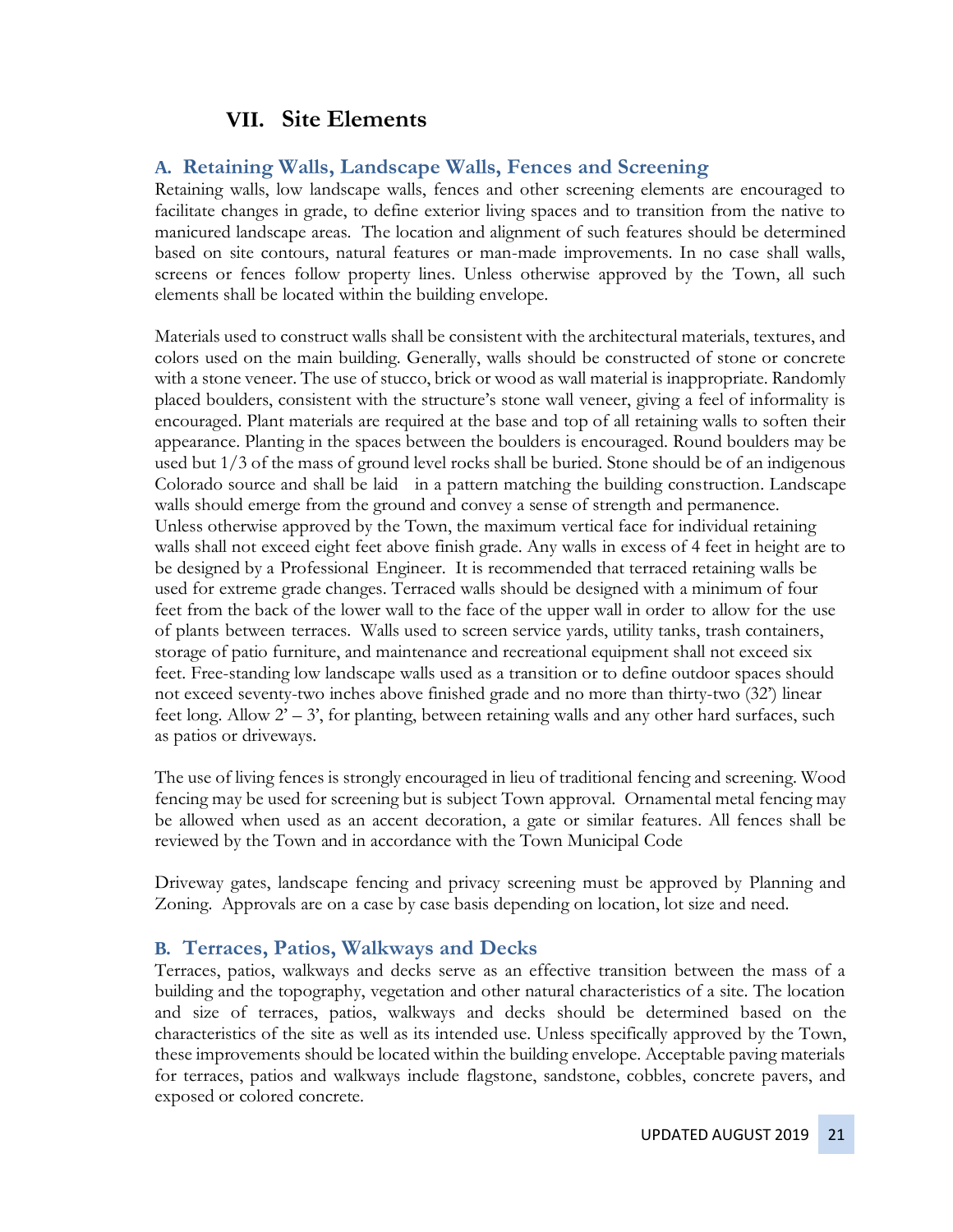Care should be taken when designing decks on a sloped site, since the underside of the deck may be unattractive. Public view of the deck bottom should be avoided. Support columns for decks should appear substantial, and be connected to the ground with massive materials such as stone bases or caps.

### **C. Driveway Paving Surfaces**

Appropriate surfaces for driveways in the Town include gravel, asphalt, recycled or milled asphalt on aggregate base, stamped asphalt, cobbles, brick pavers, exposed concrete and colored concrete.

### **D. Exterior and Landscape Lighting**

The intent of lighting guidelines is to maintain the rural character of the setting preserve the night sky and protect neighboring properties from the view of bright lights and direct light sources. Exterior lighting shall be limited to identification signs and security and safety lighting. In addition, driveways, porches and patios, entrances and pathways may be illuminated for safety and security. In all cases, down lighting shall be used in order to minimize excessive glare to pedestrian or vehicular traffic. Lighting shall be installed such that the direct light source is not visible from neighboring lots. Frosted or seeded glass is required for exterior light fixtures. Dark sky compliant fixtures are encouraged.

Spotlights, up lighting of trees and landscape lighting shall not be permitted.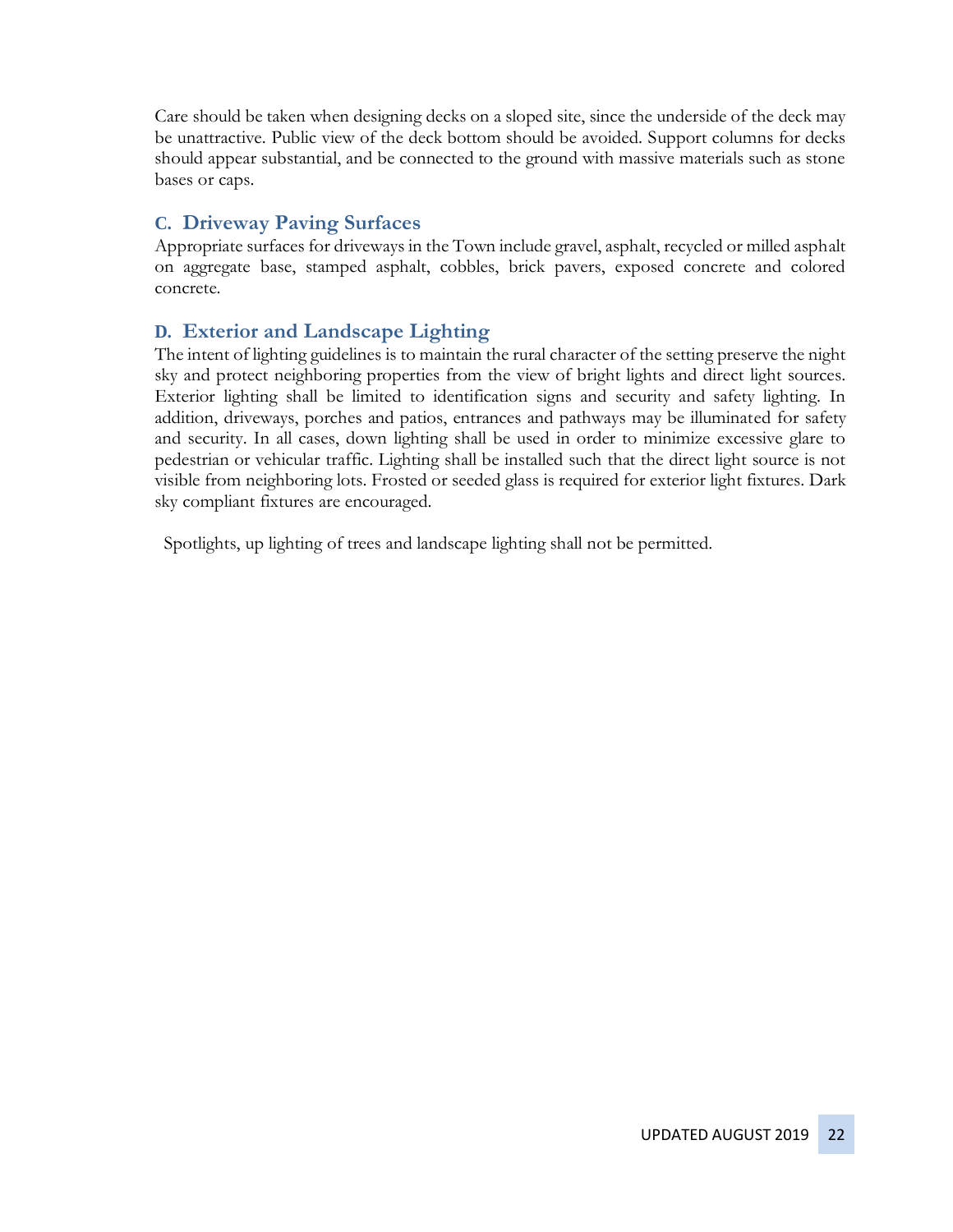# **VIII. Design Review Process**

### **A. Governing Regulations**

All site development and improvements constructed within Town shall conform to the following design review and construction procedures and all other applicable local, county, state and federal governing codes, regulations and restrictions.

It is the responsibility of the owner/architect to become familiar with all regulations and requirements applicable to development within the Town, and to secure copies of the most upto-date versions of all applicable regulations. Contact the Building Official prior to proceeding to obtain information on all of the most recently adopted building codes and supplemental amendments to those codes.

#### **B. Submittal Requirements**

The Planning and Zoning Commission meetings shall be held on the first Tuesday of the month. The submittal cut-off date shall always be two weeks prior to the next Planning And Zoning Commission Of The Town Of Blue River meeting. All submittals must be received prior to 5:00 p . m .

Incomplete submittals will be denied, by the Building Official, in writing, within 48 business hours upon delivery. If denied, the applicant may re-submit for the next available meeting date.

#### **Submittal Requirements:**

At a minimum the following must be provided, small projects may require less at the Building Officials discretion.

Topographic Survey - prepared and stamped by a licensed surveyor indicating site contours at 2' intervals, easements, and significant natural features such as rock outcroppings, drainages, and mature stands of trees (Scale: minimum of 1"=10')

Site Plan - indicating property boundaries, building envelope, proposed buildings and structures, driveway and grades, stream crossing structures, transformer and vault location (if installed by owner), well location, parking areas, snow storage areas, major site improvements, existing and proposed grading and drainage (Scale: minimum of 1"=10')

Floor Plans - indicating the general layout of all rooms, approximate size, and total square footage of enclosed space for each floor level (Scale: minimum of 1/8"=1'- 0")

Exterior Elevations - in sufficient detail to indicate the architectural character of the residence, fenestration and existing and proposed grades. Elevations should also include a description of exterior materials and colors (Scale: same as floor plans)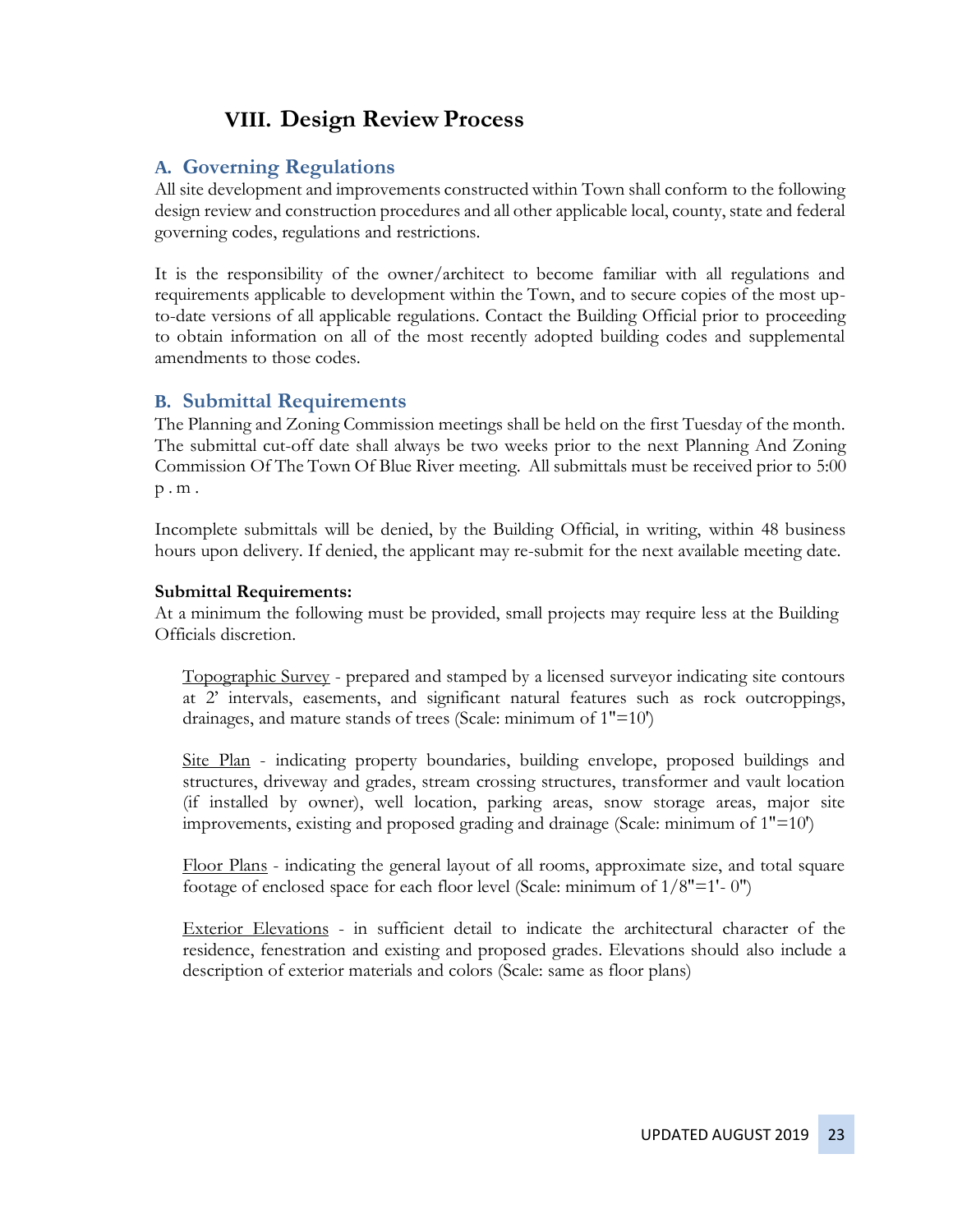Roof Plan - indicating proposed roof pitch, overhang lengths, flue locations, roofing materials and elevations of major ridge lines and all eave lines (Scale: same as floor plans)

Site/Building Sections - indicating building walls, floors and roof relative to the site, including existing and proposed grades, retaining walls and proposed site improvements such as patios, decks, driveways and other landscape features (Scale: minimum of 1/8"=1'-0")

Landscape Plan - indicating all existing landscaping to remain and all existing landscaping to be removed, the location and size of all proposed landscape materials, other proposed improvements such as patios and decks, walkways, retaining walls, landscape walls, fences, and both temporary and permanent measures for slope stabilization and erosion control. (Scale: minimum of  $1" = 20$ ).

Details - provide descriptions and drawings in sufficient detail to demonstrate the architectural character of the building, exposed structural connections, material interfaces, etc.

Exterior Finish -samples indicating type, color and texture of all exterior materials. Must be brought to the meeting.

Specifications - provide written specifications and/or cut sheets for the following items: exterior wall materials, windows and exterior doors, exterior trim materials, wall and roof flashing, fireplace and flue caps, and exterior lighting fixtures

Landscape Plan - indicating all existing landscaping to remain and all existing landscaping to be removed, specifically identifying all trees greater than 3" in diameter to be removed; a planting plan with proposed plant materials identified by common and botanical names and size and with plant installation specifications and instructions; type and location of irrigation system; the location and size of all other proposed landscape materials such as retaining walls, patios and decks, walkways, walls and fences, and specifications for seeded areas including seed mix, mulch and fertilizer type, and application method and schedule The area of land covered by spray irrigation shall be calculated and listed, by square foot, on the landscape plan. (Scale:  $1" = 20'$  minimum). These plans shall be prepared by a professional landscape architect.

Erosion Control and Revegetation Plan - indicating the means and time schedule by which the prevention of soil erosion will be addressed during and after construction, revegetation of cut and file slopes, methods of controlling surface water, siltation control devices, vehicular access points, and location of soil storage areas and stabilization measures (Scale: minimum of 1"=20')

Proposed Construction Schedule and Construction Management Plan - provide approximate time schedule of start-up and completion dates for construction, utility hook-up, and completion of landscaping and anticipated occupancy date. The construction plan shall identify a Limits of Disruption Zone, an area within which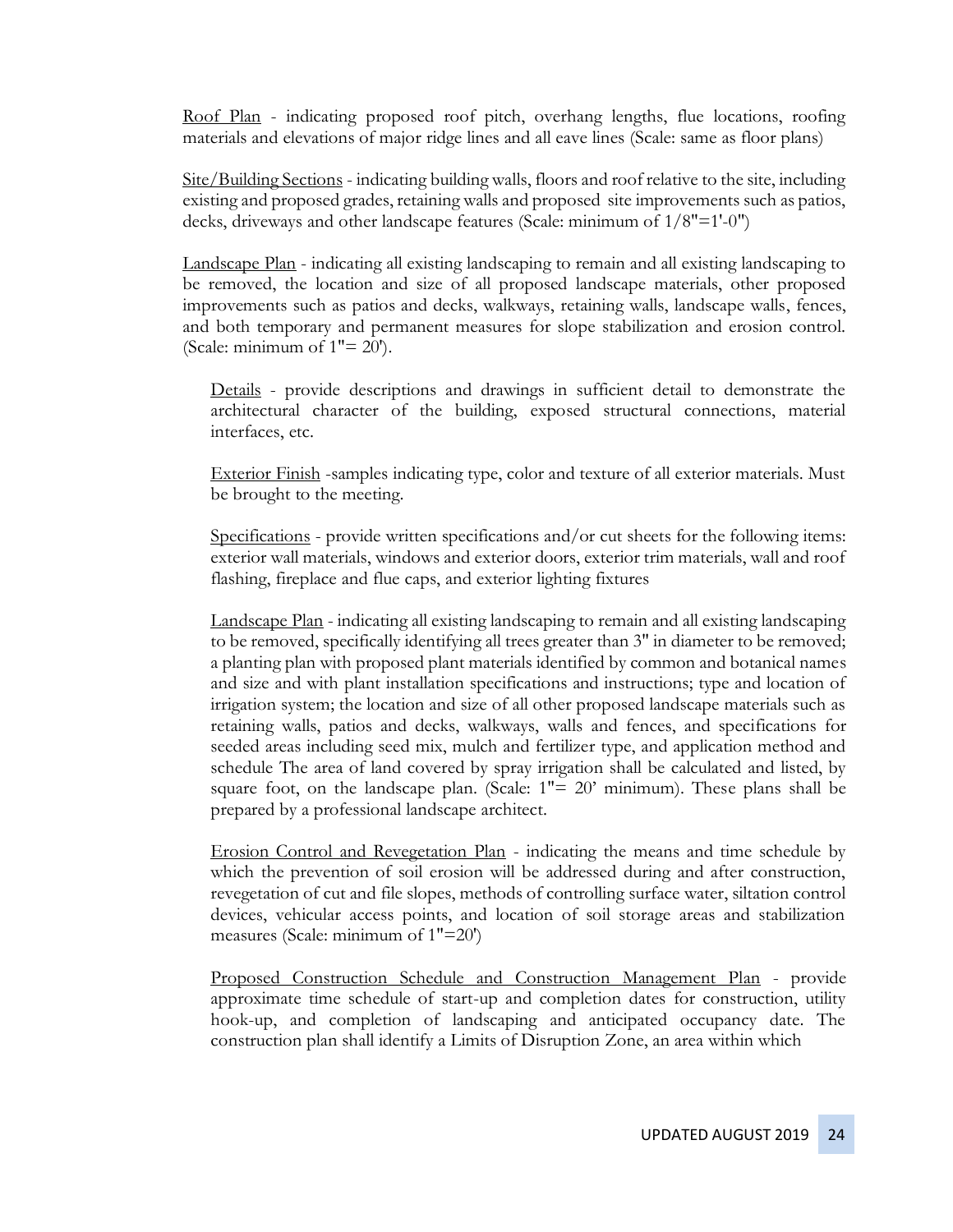All construction activities will be limited. In addition to the Limits of Disruption Zone, this plan shall indicate the location of access drives and parking, temporary structures/trailers, chemical toilet, dumpsters, material lay-down and staging areas, and construction sign. In addition, the Construction Management Plan shall indicate all mitigating measures for protecting natural features of the lot during construction. This plan shall be separate from the final landscape and site plans.

Applicants who receive plan approval may proceed with the preparation of construction drawings. In the event the Town rejects the proposed plans, the applicant may revise their plans and resubmit. If, after a second review by the Town, the plans are denied, the applicant may appeal the decision of the Planning And Zoning Commission Of The Town Of Blue River to the Town of Blue River Board of Trustees. Said appeal must be filed within 30 days of the Town's decision.

#### **C. Modifications**

All changes, alterations or additions to Planning And Zoning Commission Of The Town Of Blue River approved plans shall be submitted to the Building Official. Failure to submit modifications may result in a cease construction notice, fines and/or loss of the owner's Compliance Deposit.

#### **D. Appeal Process**

Appeals of Denial by the Planning And Zoning Commission Of The Town Of Blue River can be made to the Town Board of Trustees per the Towns Ordinances, Article VI, and Sec.2-6-100.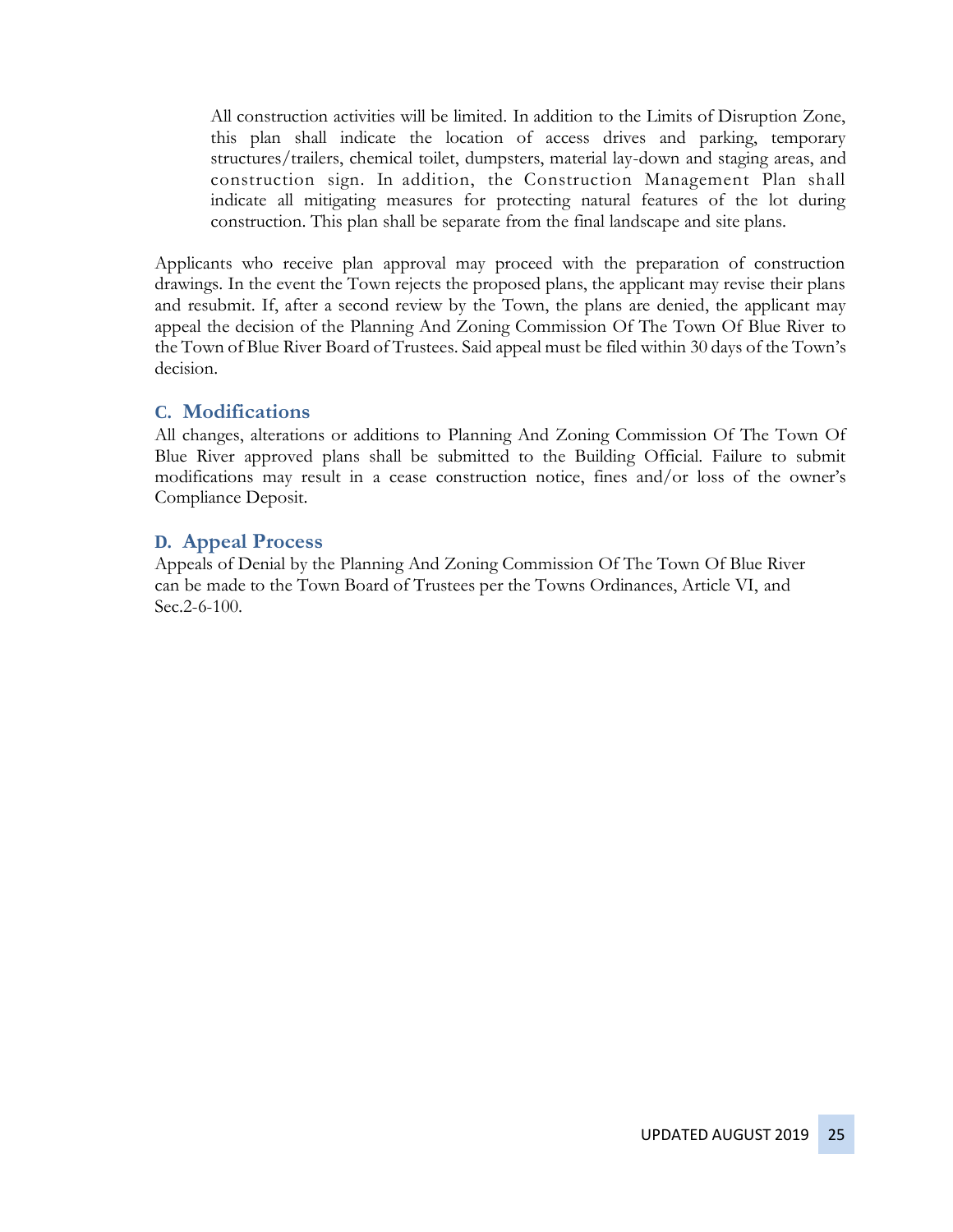# **IX.** Construction Rules and Regulations

### **A. Purpose**

In order to ensure that any Construction Activity (as such term is defined below) conducted within the Town is done in the most sensitive manner possible and to minimize impacts to guests and Owners, the following Construction Regulations shall be enforced during the construction period. This document shall be known as the **"Construction Rules and Regulations"** and may be referred to herein as the "Regulations." These Regulations supplement the Design Guidelines, which are incorporated herein by reference. The Town has the power to amend these Regulations from time to time, without notice. Each Owner shall ensure that all Construction Activity that is performed on their Construction Site shall be performed in accordance with the following requirements.

#### **B. Access and Parking**

Construction Vehicles shall gain access to Construction Sites only from existing roads adjacent to the Construction Sites. Prior to commencement of construction, the Owner of a Construction Site shall submit as an element of the Construction Management Plan, a parking plan that indicates how contractor and employee parking needs will be handled. Parking will not be allowed, at any time, on Town roads without prior approval from the Building Official. Special safety precautions are necessary for the road including, but not limited to, safety cones, barriers and flaggers. Each parking plan shall describe:

- a) How and where Construction and Delivery Vehicles will be parked at the Construction Site during the Construction Activity; and
- b) The maximum number of Construction and Delivery Vehicles that will be parked at or adjacent to the Construction Site at any one time.

### **C. Blasting**

No blasting shall be performed on any Site without the Building Officials prior consent. Notification shall be provided a minimum of 24 hours in advance of any blasting operations, and in all cases blasting shall occur only between the hours of 9:00 AM and 5:00 PM. Blasting may be subject to certain restrictions, which shall be determined by the Building Official in its sole and absolute discretion and which may vary from Site to Site.

### **D. Erosion Control and Vegetation Protection**

The Building Official shall not approve any proposed Construction Activity unless and until it has first approved an erosion control and soil stabilization plan as a part of the Construction Management Plan.

The Owner of the Construction Site is responsible for preparing and submitting such plans.

### **E. Construction Equipment and Material Storage**

Each Owner or Owner's Representatives and their contractors shall ensure that all construction material is stored in a designated materials storage area. Such storage area shall be indicated on the Construction Management Plan described above, and shall be located to minimize the visual impact from adjacent properties and roadways.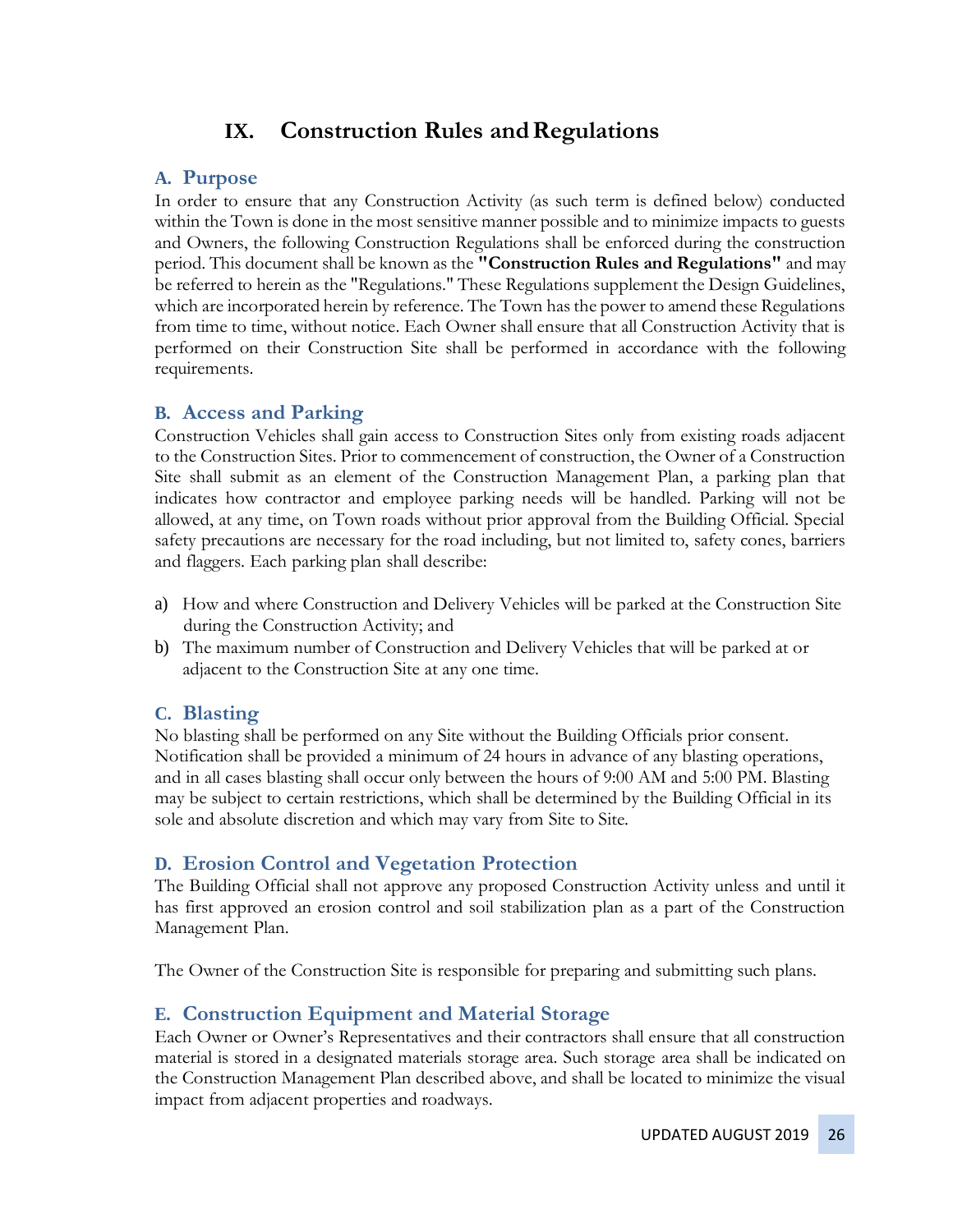### **F. Debris and Trash Removal**

Owners, Owner's Representatives, and their contractors shall be responsible for assuring that

- at the end of each day, all trash and debris on the Construction Site is cleaned up and stored in proper **covered** containers or organized piles and not permitted to be blown about the Site or adjacent property, and
- At least once a week, all trash and debris are removed from the Construction Site to a proper dumpsite located off the Property.
- Due to the abundant wildlife within the Town, all food trash must either be removed from the site at the end of each work day or the General Contractor must arrange for bear-proof trash containers to be available on-site.

All trash and debris shall be kept off the road right of way and adjacent property at all times.

### **G. Construction Hours & Noise**

Construction Activities shall be limited to the following hours of operation:

**Monday through Friday: 7:30 AM - 6:00 PM Saturday/Sunday: 9:00 AM - 5:00 PM**

Entrance to work site for the purpose of **SET-UP only**, is permitted one half hour prior to hours of operation. (M-F 7:00 AM – SAT 8:30 AM) **During the half-hour set-up, the operation of heavy equipment, compressors, impact tools, or any activity that creates noise as that term is defined in section 3.j) Quiet Work; shall be prohibited.**

Work before or after the aforementioned hours and on Sundays and a holiday is generally prohibited. Special, specific authorization for early, late, and/or Sunday work must be obtained from the Building Official.

At all times each Owner shall use reasonable efforts to minimize external noise resulting from Construction Activity. No loud music shall be permitted.

### **H. Deliveries**

Construction Vehicles must obey all posted speed limits and traffic regulations within the Town. During winter months, construction and delivery trucks must be capable of traveling mountain roads and be 4 wheel drives or equipped with chains.

#### **I. Field Staking**

All building footprints, setback lines, and driveways, storage and lay-down areas shall be staked in the field. A licensed Colorado land surveyor shall stake the building footprint and setback lines.

#### **J. Fire Protection**

At least one 10-pound ABC-rated dry chemical fire extinguisher shall be present and available in a conspicuous place on the Construction Site at all times. Fire protection is the Owner's responsibility, but the Town recommends that the Owner or Owner's Representative establish additional fire protection, the handling of combustible materials and suppression measures as part of an overall Site safety program.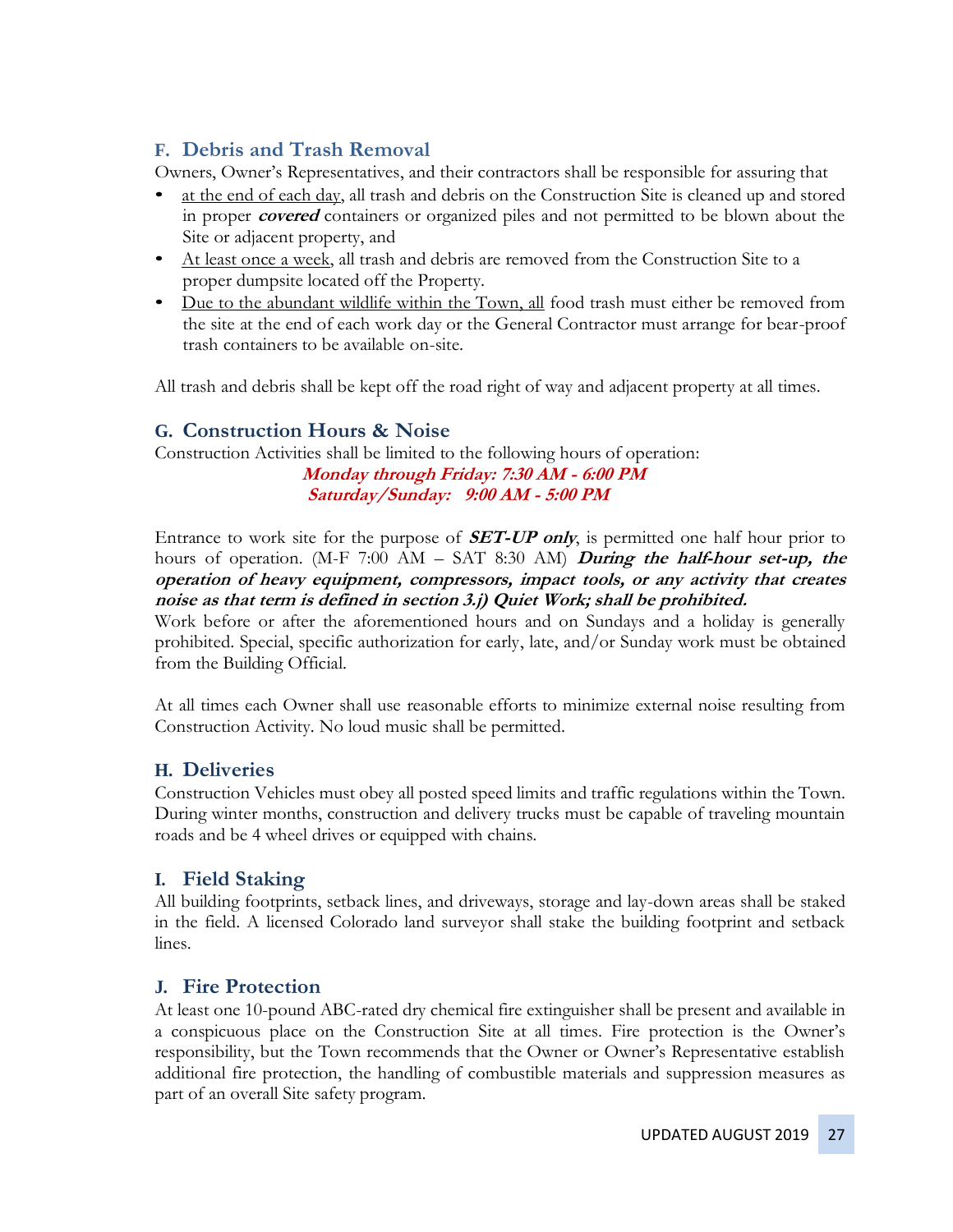### **K. Prohibited General Practices**

All Owners will be absolutely responsible for the conduct and behavior of their Owner's Representatives in the Town. The following practices are prohibited within the Town and will result in an automatic fine:

- a) Changing oil on any vehicle or equipment on the Construction Site;
- b) Allowing concrete suppliers and contractors to clean their equipment on any Town of Blue River lot, roadway, right-of-way, ditch, easement, or other property;
- c) Removing any rocks, plant material, topsoil, or similar items from any property of others within Town;
- d) Using disposal methods or units other than those approved by the Town;
- e) Careless disposition of cigarettes and other flammable materials;
- f) Careless treatment or removal of any native plant materials;
- g) Disruptive activity including, but not limited to, public drinking, public nuisances, and disturbing the peace;
- h) Working before or after the scheduled construction hours without prior permission;
- i) Driving trucks with uncovered loads the in the

Town.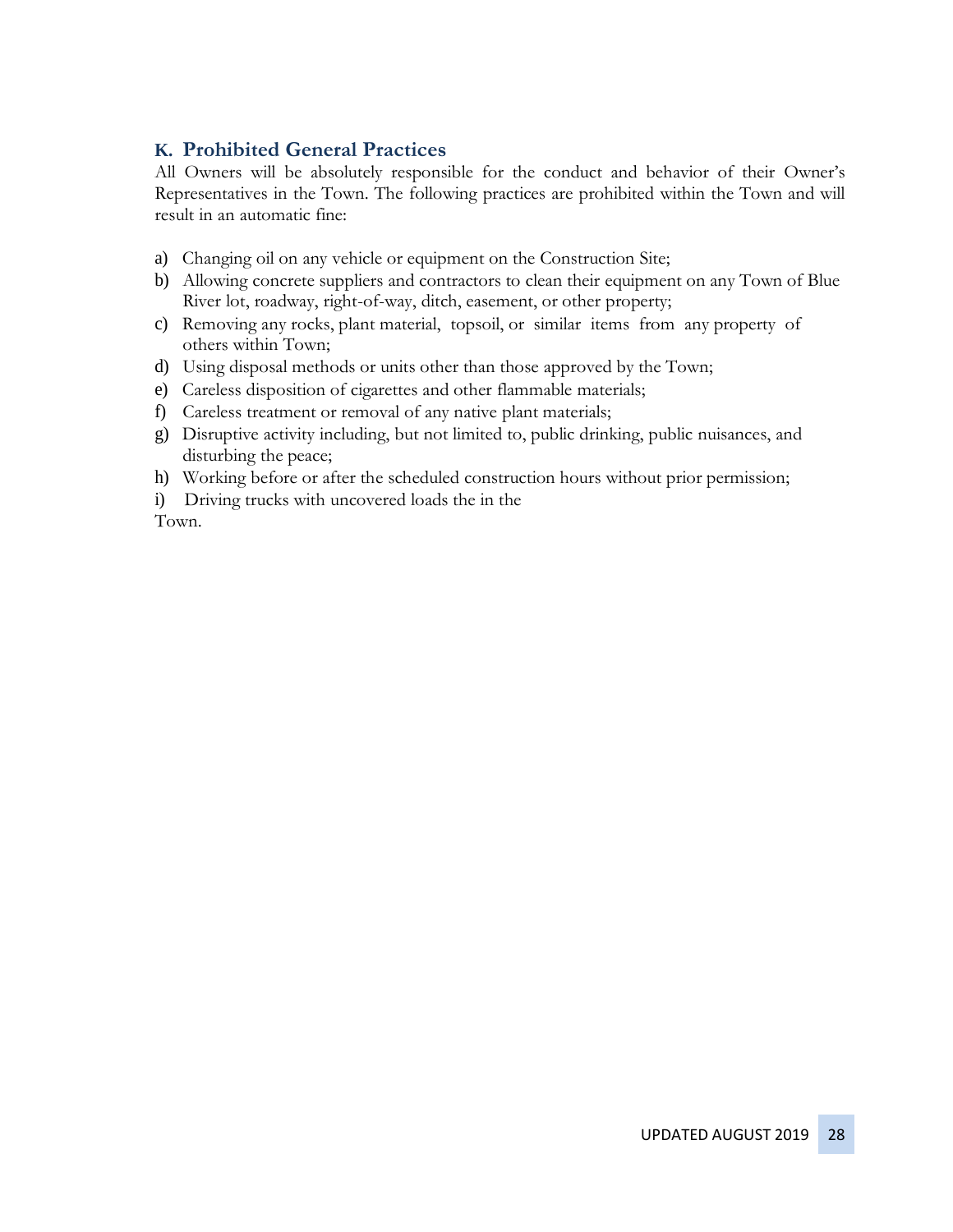### **L. Roadway Maintenance**

Owners and their contractors and sub-contractors shall keep all Town roads and road rights-ofway free and clear of all materials, rubbish, and debris resulting from Owner's Construction Activity and shall repair and revegetate any damage to roads, road rights-of- way, landscaping, and other streetscape improvements within the Town caused by Construction Vehicles used in connection with Owner's Construction Activity. No road cuts, deletions, or additions shall be made without a permit from the Town Road Manager.

Contractors must keep the Site driveway and all adjacent roads clean from dust, dirt, mud, and debris at all times. If a contractor fails to keep roads clean and if the Town must arrange for cleaning, the cost of cleaning will be billed to the Owner, care of the contractor, at a rate then set by the Town.

#### **M. Sanitary Facilities**

On-Site, enclosed, chemical toilets must be available at all times when Construction Activity is taking place on a Construction Site. Chemical toilets shall be screened from view and shall be located so as to minimize any adverse impacts on adjacent lots. In no instance shall chemical toilets be placed within any road right-of-way or on the road.

### **N. Signage**

#### REQUIRED SITE SIGNAGE

One temporary construction sign not to exceed 20 square feet overall, prepared by a professional sign maker, shall be located within the Site boundary and shall be easily visible from the adjacent roadway or entry to the Site. The sign must conform generally to the layout shown below with only the name, address and telephone number of the developer, architect, contractor, project name, logo and location. All information listed must be shown in uniform type style and color.

| <b>PROJECT LOGO AND/OR NAME</b>                          |
|----------------------------------------------------------|
| Building Permit #<br>Developer/Owner: [Name and Phone #] |
| Architect: [Name]                                        |
| Contractor: [Name]                                       |
|                                                          |